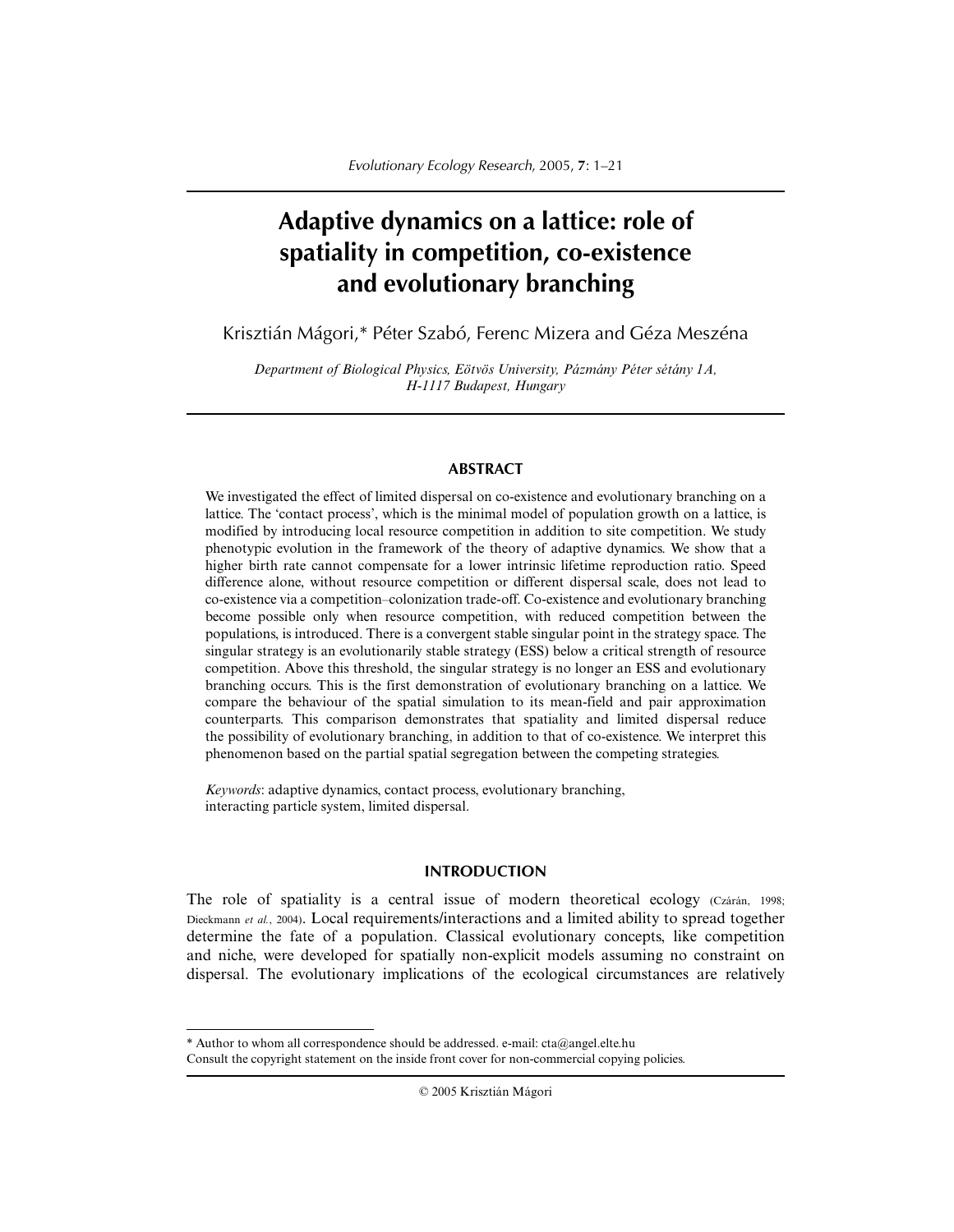well understood in this context. On the other hand, the evolutionary consequences of spatiality have only been investigated in a relatively few cases (Axelrod, 1987; Nowak *et al.*, 1995; Boots and Sasaki, 1999; Harada, 1999; Ferriere and Le Galliard, 2001; Le Galliard *et al.*, 2003; Boots *et al.*, 2004). Most of these studies addressed evolution to an optimal phenotype; some of them relied extensively on pair approximation. We contribute to the study of spatial evolutionary problems by testing the applicability of the concepts and methods of adaptive dynamics. In particular, we investigate the possibility of evolutionary branching in the context of interacting particle systems, when dispersal limitation is important. Our basic tool is numerical simulation, through which we test also the applicability of the approximate methods, mean-field and pair approximation.

Competitive interactions often generate frequency-dependent selection regime (Christiansen, 1988). The theory of adaptive dynamics (Brown and Vincent, 1987; Dieckmann and Law, 1996; Geritz *et al.*, 1997, 1998) addresses ecology-induced frequency-dependent selection in asexually reproducing populations. It is based on the concept of invasion fitness, defined as the growth rate of a mutant population, which is rare in an already equilibrated resident population. With small mutation step-size, evolution always proceeds in the direction of the (local) gradient of invasion fitness. Frequency dependence may cause this directional evolution to converge to a minimum, instead of a maximum of the fitness function (Eshel, 1983; Taylor, 1989; Christiansen, 1991; Abrams *et al.*, 1993). Then the emerging disruptive selection splits the population and drives the evolution of the two emerging sub-populations in opposite directions (Geritz *et al.*, 1997, 1998). This process is referred to as evolutionary branching. It was suggested as the mathematical basis of competitive/adaptive speciation (Dieckmann and Doebeli, 1999).

The initial rarity of the mutant population is a central concept of adaptive dynamics. In our context, this assumption is problematic for two reasons. First, in previous spatial adaptive dynamical models (see, for example, Meszéna *et al.*, 1997; Kisdi and Geritz, 1999; Day, 2000; Metz and Gyllenberg, 2001; Mizera and Meszéna, 2003), a non-trivial assumption about the invasion process was made. It was supposed that the spatial distribution of an invader equilibrates early during the process of invasion – that is, while the invader is still rare everywhere. This assumption does not necessarily correspond to the real process of invasion. If the area of potential distribution is large and dispersal is limited, the invader population may become abundant at a given location first, and spread out from this location later. Then the assumption of initial rarity of the invaders becomes untenable. Second, in these previous studies, a large number of individuals (resident or mutant) were present in the interaction neighbourhood of a single individual. If the interaction neighbourhood of a mutant individual is restricted to a few other individuals, then local reproduction leads to over-representation of the mutants in this small neighbourhood. That is, the mutant will not be rare in the interaction neighbourhood, even if it is globally rare. Moreover, as a more specific issue, the existence of evolutionary branching is non-trivial because even the possibility of co-existence is limited in some spatial models (Neuhauser and Pacala, 1999; Bolker *et al.*, 2003).

Interacting particle systems (IPS) (Spitzer, 1974) are widely used to describe the spread of a population with limited dispersal in a conceptually infinite world. Cellular automata are a subset of IPS models with synchronized updating and deterministic transition rules. We have previously applied the basic concepts of adaptive dynamics in the IPS context for studying evolution of clonal integration in plants (Mágori *et al.*, 2003). However, this model did not allow for the co-existence of different phenotypes. Consequently, the most interesting phenomena of adaptive dynamics, such as evolutionary branching, could not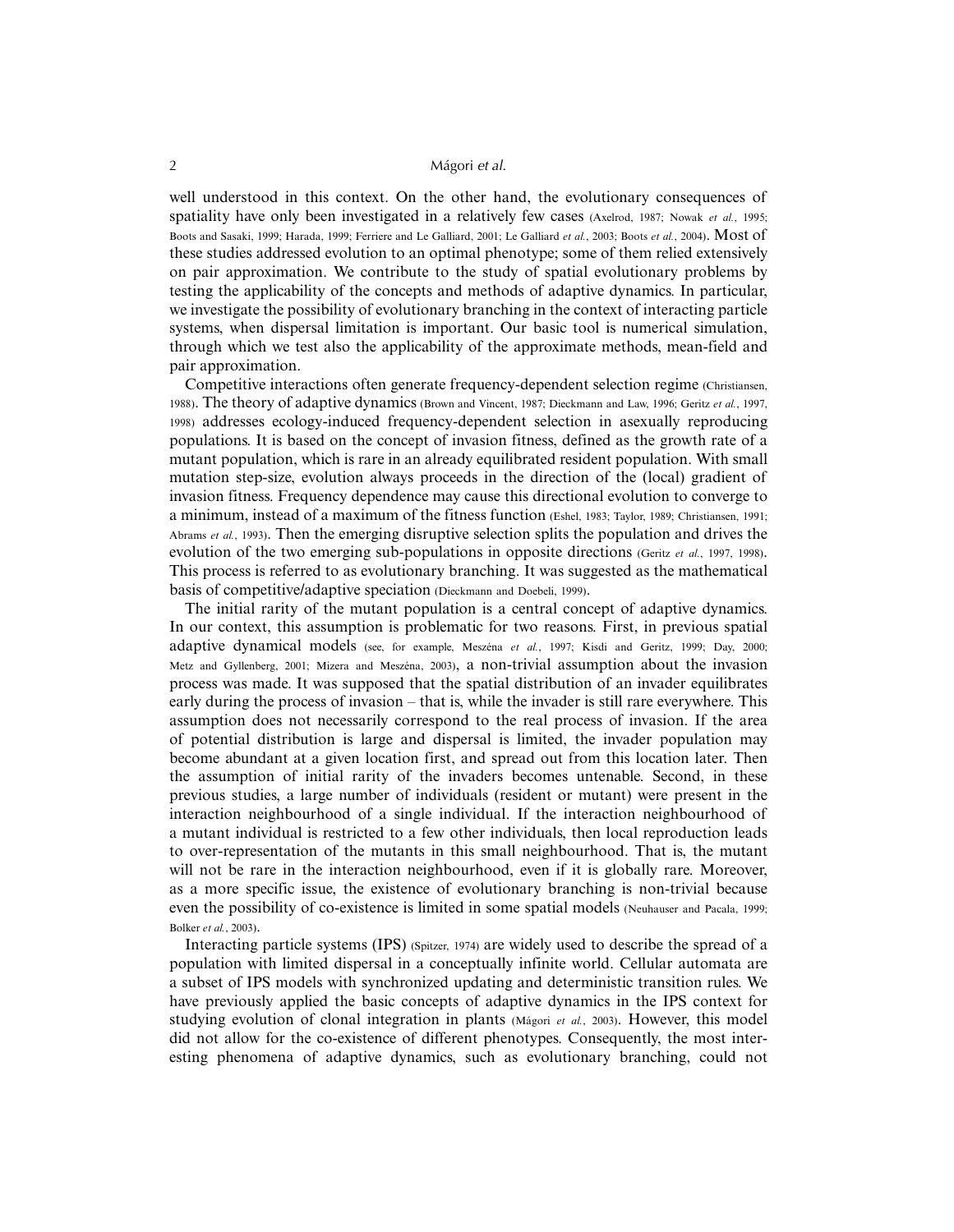#### Adaptive dynamics on a lattice 3

be studied using it. Here we choose a more 'strategic' (Czárán, 1998, p. xii) approach. We investigate the simplest possible IPS model permitting co-existence and evolutionary branching. Our starting point is the 'contact process' (Harris, 1974), which is the minimal model of population growth on a lattice. We modify this set-up by introducing a Lotka-Volterra type local resource competition. We will address the following questions:

- 1. Does higher birth rate provide a colonization advantage to compensate for the competition disadvantage of a lower intrinsic lifetime reproduction rate?
- 2. How does limited dispersal in the spatial model modify the pattern of co-existence induced by Lotka-Volterra type competition?
- 3. Is evolutionary branching possible with limited dispersal?

To examine the role of spatiality and dispersal limitation, we require a 'control experiment' model. We will compare the spatial (IPS) simulations to the mean-field approximation of the model. The latter corresponds to a non-spatial Lotka-Volterra competition model. The pair approximation, which is a frequent tool in such investigations, is also studied, as the middle ground between the IPS and mean-field approximation.

First, we introduce the model and its mean-field and pair approximations. The next section presents the results for competition between two distinct populations. Finally, we investigate competition and evolution assuming a continuous trait describing the populations.

# **THE MODEL AND ITS APPROXIMATIONS**

#### **Model definition**

We model competing populations on a square lattice with periodic boundary conditions. Any site can be occupied by a single individual, or it can be empty. Any site can interact with its von Neumann neighbourhood (i.e. with the four adjacent cells). Time is continuous and thus possible events are characterized by their rates. For instance, the death rate *d* of an individual means that the site occupied by the individual becomes empty with probability *d*δ*t* during an infinitesimal time interval δ*t*.

The precursor of our model is the contact process introduced by Harris (1974) with an epidemiological interpretation. Individuals die with rate 1. With rate  $\lambda$ , an individual produces an offspring at a site, randomly chosen from the four neighbouring sites, provided it is empty. In the multi-type version of the contact process considered by Neuhauser (1992), two populations with different  $\lambda$  values compete for empty sites. In this model, the population with the higher value of  $\lambda$  always outcompetes the inferior one. To examine the possibility of co-existence, evolution and evolutionary branching, we modified the multi-type contact process in two respects:

- We introduced a new type of mortality, representing resource competition between neighbours beyond the 'natural' death already present in the contact process. Therefore, there are two ways of local competition in our model: individuals compete for empty sites *and* for local resources.
- We do not normalize the natural death rate to 1 to allow the populations to differ in this respect.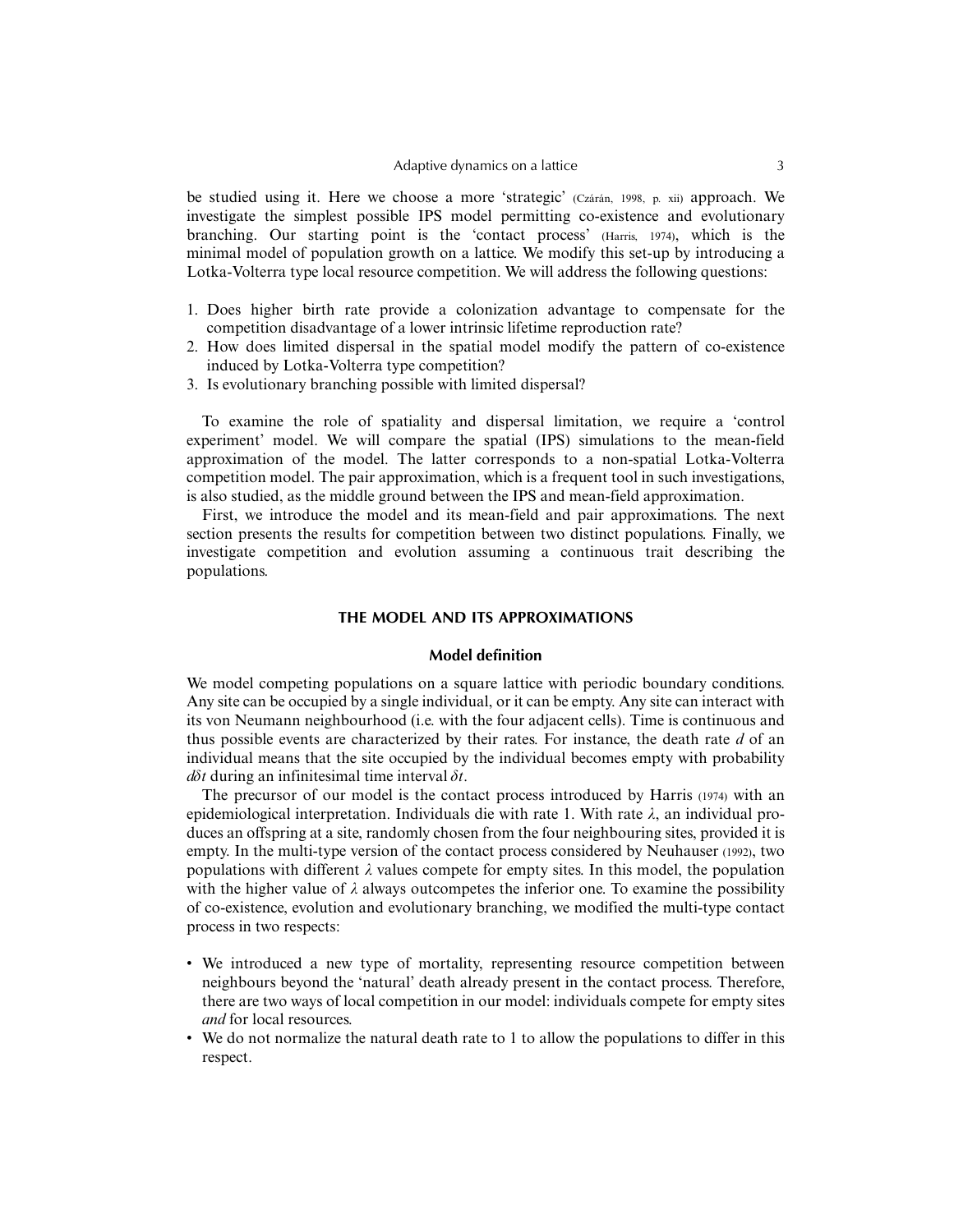First, we consider competition between two populations with different but heritable demographic rates. Resource competition between individuals of the same population will be higher than between individuals belonging to different populations. Then, we introduce a single continuous strategy variable which is inherited either faithfully or with the possibility of a mutation. The strategy of an individual determines its demographic rates. Resource competition between two individuals decreases with their increasing strategy difference.

The possible demographic events are as follows:

- 1. *Birth*. For each individual present, a birth event occurs with rate *b*. The target site is chosen randomly from the four neighbouring sites. If the selected site is empty, an offspring appears there. If the site is already occupied, the birth event is aborted.
- 2. *Natural mortality*. An individual dies with rate *d* and the occupied site becomes empty. This event is independent of the occupancy of other sites.
- 3. *Competitive mortality*. This type of mortality is a consequence of competitive interactions between neighbouring individuals. The resource competition coefficient  $A \in [0,1]$ describes the strength of competition between two individuals. For any individual, a competitive mortality event is initiated with rate *k*. A neighbouring site is selected randomly. If this site is occupied, then the focal individual dies with probability  $A$ .  $A = 1$ for identical individuals and *A* > 1 for different ones.

The ratio *b*/*d* determines the lifetime reproductive output of an individual, when alone. We will refer to this quantity as the *intrinsic* lifetime reproductive ratio.

Simulation starts by populating every lattice site with one individual, chosen at random from the populations we consider. This initial configuration is updated step by step afterwards. In each step of simulation, a single event takes place. The type of the event and the affected individual is chosen at random such that the probability of that specific event with that specific individual is proportional to the corresponding rate.

A 'real-time' variable *t* is maintained for comparison purposes. As a sufficiently accurate approximation for the exponentially distributed between-event time intervals, *t* is increased by the inverse of the sum of the rates of all possible events for all individuals in each step of simulation.

We use a  $100 \times 100$  square lattice. When competition between two populations was investigated – that is, with the exception of the evolutionary simulations – the processes were allowed to relax for 500 time units. Then we established the equilibrium densities of the two populations by averaging the densities for another 500 time units. We considered a population extinct if its averaged density was below 10% of the other population (to compare the results for different thresholds, see Fig. 1). They were considered to co-exist when none of them was extinct in this sense.

# **Mean-field approximation**

The mean-field approximation describes populations by their densities. We define density  $c_i$  as the probability of having an individual of type *i* on a randomly chosen site. The approximation neglects spatial correlations – that is, it assumes that the local frequencies are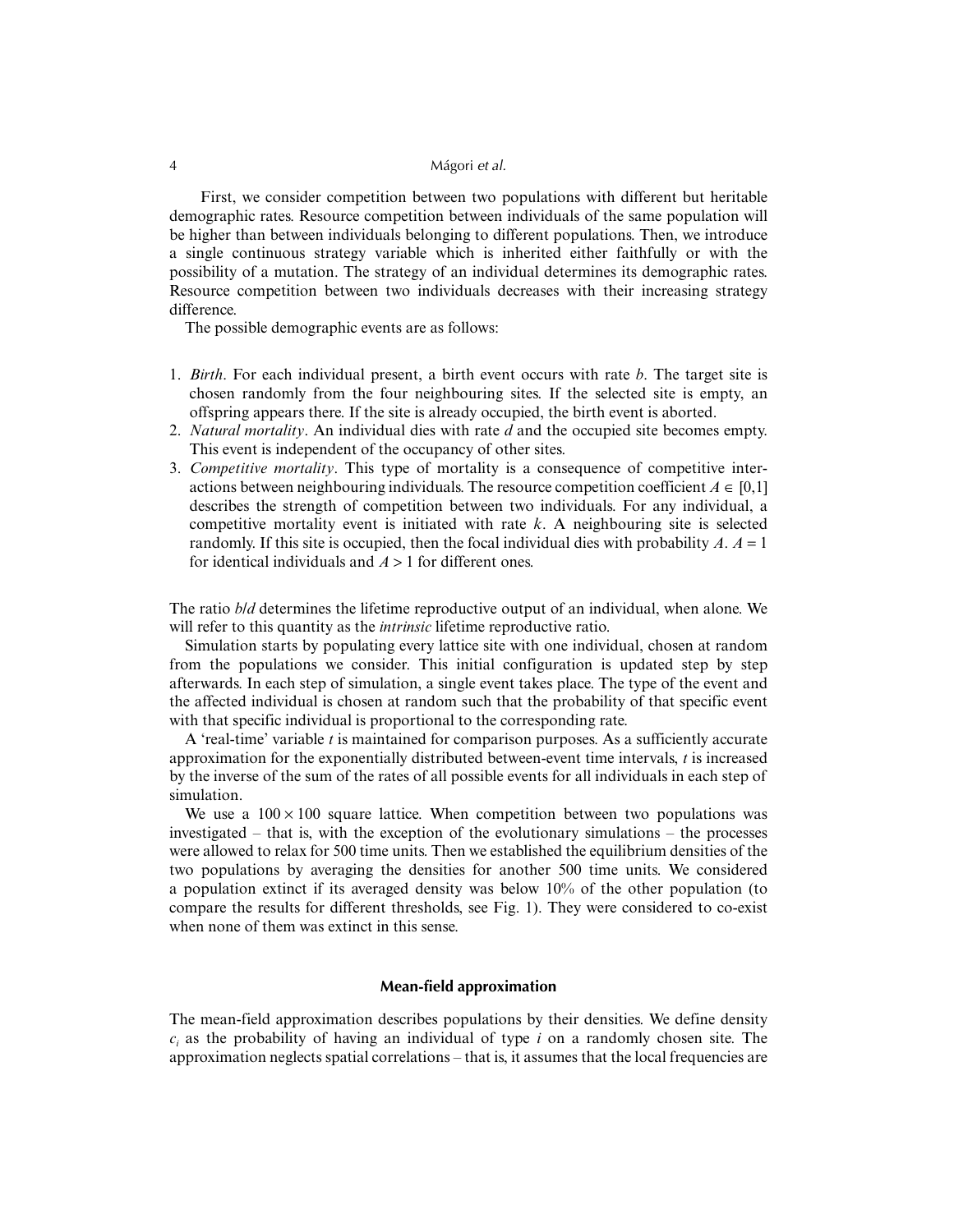

**Fig. 1.** Comparison of the results of pairwise competition in the IPS model with different rates of competitive mortality *k* for different extinction thresholds. Extinction thresholds are 1% (a) and 10% (b), respectively.

equal to global densities. In this approximation, the population dynamics is described by the differential equation

$$
\frac{dc_i}{dt} = \left[b_i\left(1 - \sum_j c_j\right) - d - \sum_j k_i A_{ij} c_j\right]c_i\tag{1}
$$

for each type *i*. The first term within the square brackets represents successful birth events. The second and the third terms represent natural and competitive mortality, respectively.

This dynamics can be written in the Lotka-Volterra form

$$
\frac{dc_i}{dt} = \left[r_{0i} - \sum_j a_{ij}c_j\right]c_i\tag{2}
$$

with the intrinsic growth rate

$$
r_{0i} = b_i - d \tag{3}
$$

and the overall competition coefficient

$$
a_{ij} = b_i + k_i A_{ij} \tag{4}
$$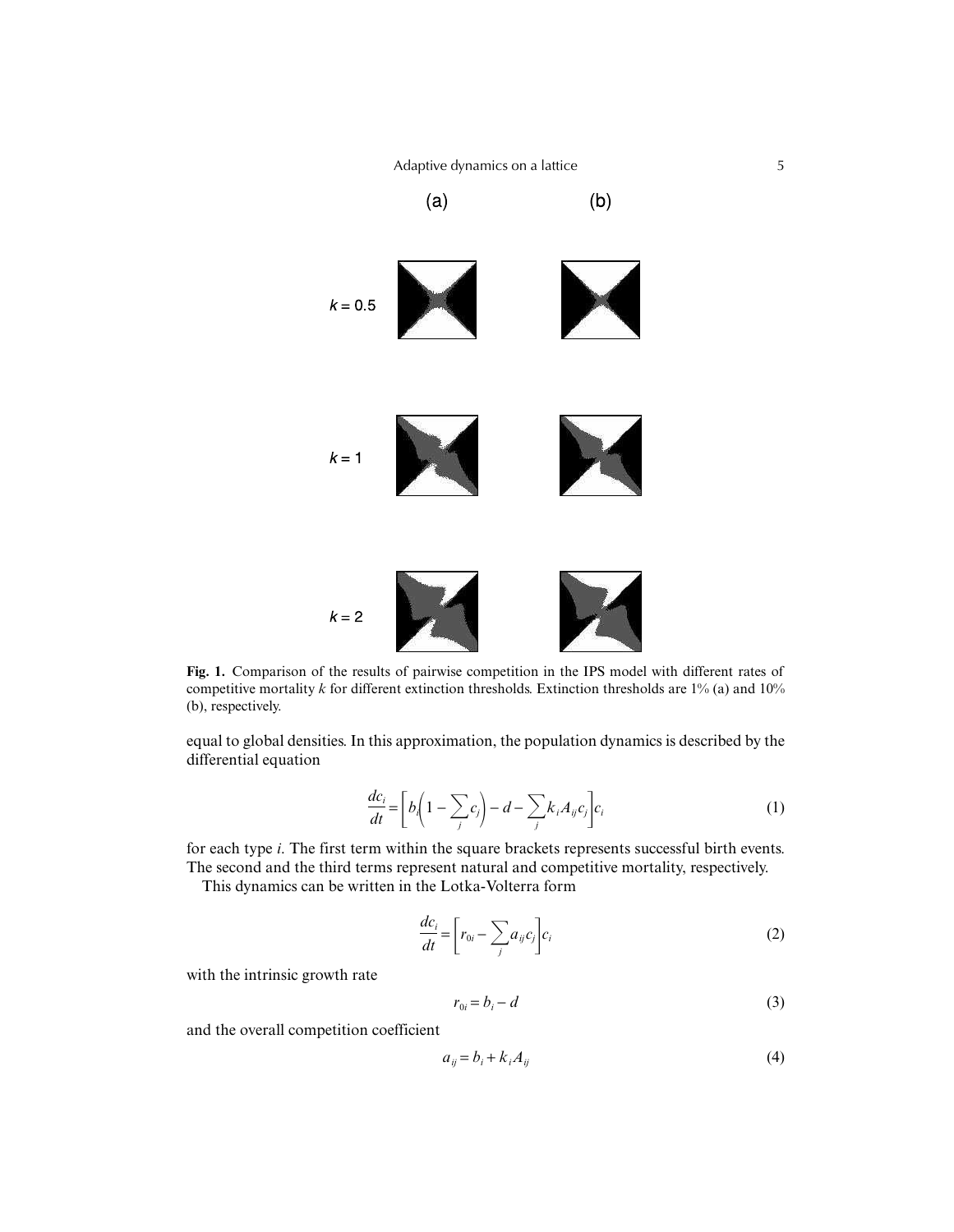The total competition  $a_{ii}$  is the sum of site competition (first term) and resource competition (second term). Obviously, the strength of site competition is independent of the characteristics of the other individual, hence it does not depend on *j*.

In the pairwise competition simulations, we integrated the dynamics (2) numerically until convergence. For comparability with the IPS simulations, we considered a species extinct if its density was below 10% of the other species at the end of the simulation.

#### **Pair approximation**

Pair approximation provides a natural way to bridge the gap between spatial numerical simulation and mean-field approximation. The mean-field neglects any kind of spatial information. Pair approximation takes into account pair correlations by tracking densities of pairs of sites instead of that of singlets. Higher-order correlations are still neglected.

Although the interactions are restricted to the von Neumann neighbourhood, it is useful to track the densities of pairs within the wider Moore neighbourhood. Therefore, we have both the adjacent and the diagonal pair configurations. Let the adjacent pair density  $p_{ij}^a$ be the probability that two randomly chosen adjacent sites are in states *i* and *j*. Configurations *ij* and *ji* are considered to be different, but  $p_{ij}^a = p_{ji}^a$ . We define the diagonal pair densities  $p_{ij}^d$  in a similar way for diagonal neighbour sites. The time-derivatives of pair densities are

$$
\frac{dp_{ij}^a}{dt} = \sum_{i'j'} \Phi_{i'j'} \rightarrow ij - \sum_{i'j'} \Phi_{ij} \rightarrow i'j' \tag{5}
$$

and

$$
\frac{dp_{ij}^d}{dt} = \sum_{i'j'} \Psi_{i'j'} \rightarrow ij - \sum_{i'j'} \Psi_{ij} \rightarrow i'j' \tag{6}
$$

where the values  $\Phi$  and  $\Psi$  are the rates of appropriate pair transitions for the adjacent and for the diagonal pairs, respectively (see the Appendix for the calculation of these quantities). The density of a particular *ij* pair increases because of  $i'j' \rightarrow ij$  transitions and decreases because of  $ij \rightarrow i'j'$  transitions.

After testing several types of moment closures, we have decided to use the symmetricpower-2 moment closure technique to close the dynamical equations (Law *et al.*, 2003).

We solved the dynamic equations of pair approximation by numerical integration. Initially  $(t = 0)$ , all the sites were occupied, divided evenly between the two species  $(c_0 = 0,$  $c_1 = 0.5$ ,  $c_2 = 0.5$ ) in an uncorrelated way  $(p_{ij}^a = p_{ij}^d = c_i c_j)$ . After reaching the equilibrium  $(t = 10,000)$ , singlet densities were calculated from pair density values:

$$
c_i = \sum_j p_{ij}^a = \sum_j p_{ij}^d \tag{7}
$$

We used the same criterion for extinction as for the IPS and for the mean-field. Note that the mean-field and the pair approximations are deterministic, whereas the IPS is stochastic by nature.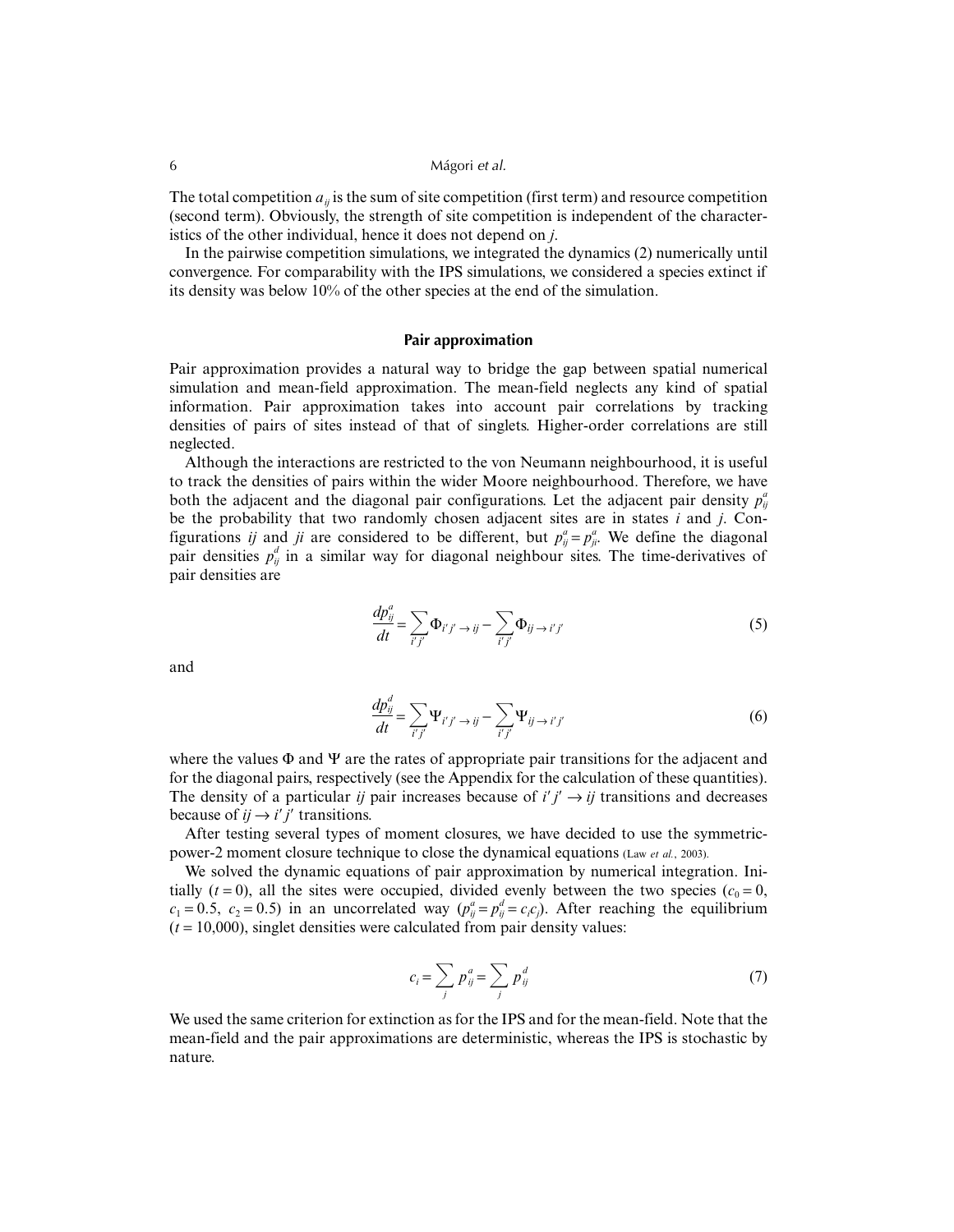# **COMPETITION BETWEEN TWO POPULATIONS**

To address Question 1 in the Introduction, first we investigate the case of  $k = 0$  (i.e. the lack of competitive mortality). The outcome of competition between two populations is shown in Fig. 2. The intrinsic lifetime reproductive ratios of the competitors are shown on the two axes. The black and white areas represent the combination of the intrinsic lifetime reproductive ratios at which the first or the second process, respectively, outcompetes the other one. As seen in Fig. 2, it is always the process with the larger intrinsic lifetime reproductive ratio that wins. The grey region representing co-existence is restricted to the diagonal.

In the left-hand panel of Fig. 2, competing populations are equivalent when their respective *b/d* values are equal (i.e. on the main diagonal). In line with biological common sense, as well as with the analytical results of Neuhauser (1992), the population with the higher birth rate wins, everything else being equal. In contrast, in the right-hand panel, both birth and death rates of the second population are multiplied by 10. Although events take place more frequently for the second population, this difference in speed does not affect the outcome of competition. Neither of the populations is able to outcompete the other when their intrinsic lifetime reproductive ratios are equal. The higher rate of acquisition of the sites cannot compensate for a lower intrinsic lifetime reproductive ratio. This result, which is in accordance with the conjecture of Neuhauser (1992) and the results of Bolker and Pacala (1999) in a different model, answers Question 1 in the negative.

After establishing a lack of co-existence (except along the main diagonal) without competitive mortality, we proceeded to Question 2 with local resource competition. We studied competition of two distinct processes with fixed  $k > 0$ . We chose  $d_1 = d_2$  (i.e. no difference in speed was supposed here). We fixed  $b_1$ , varied  $b_2$  and investigated which values of  $b_2$  permitted co-existence. We found co-existence for a broad range of  $b_2$  in this case (Fig. 3). Obviously, when the two populations were equivalent  $(b_2 = b_1)$  was always within



**Fig. 2.** Pairwise competition of populations without competitive mortality  $(k = 0)$ . Axes correspond to intrinsic lifetime reproductive ratios of the two populations. If  $b_1/d_1 \neq b_2/d_2$ , either population 1 (white) or population 2 (black) wins. Along the diagonal they co-exist (grey). Plots for populations with (a) equal  $(d_1 = d_2 = 1)$  and (b) different  $(d_1 = 1, d_2 = 10)$  turnover rates.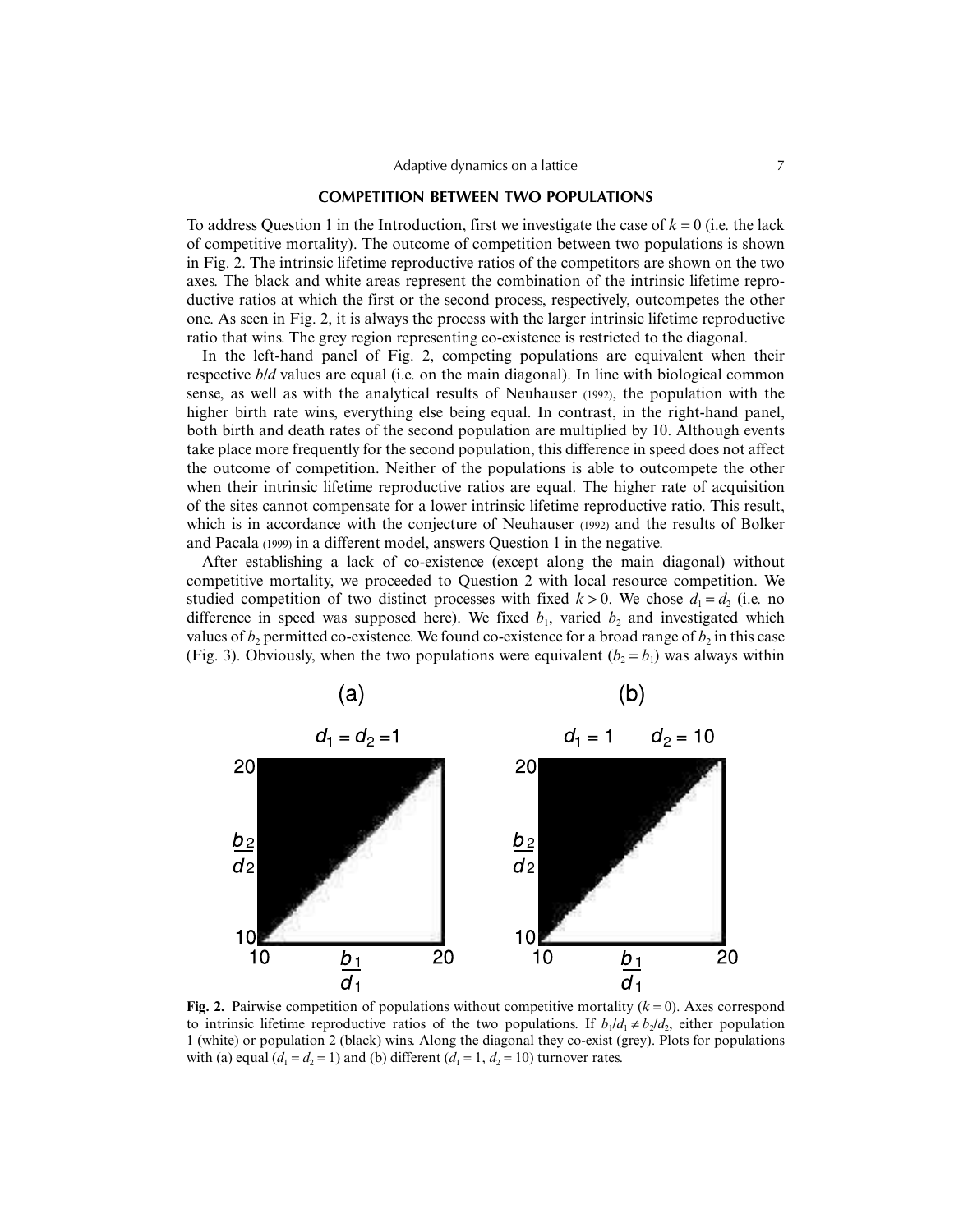

**Fig. 3.** Region of co-existence for two competing populations with fixed competitive mortality. Axes correspond to inter-population resource competition coefficient (*A*) and birth rate of population  $2 (b)$ . The area between the curves is the region of co-existence in mean-field approximation (dashed lines) and in pair approximation (solid lines). Dots correspond to individual IPS simulations. Populations either co-existed (large dots) or one of them excluded the other (small dots). Other parameter values:  $b_1 = 5$ ,  $d_1 = d_2 = 1$ ,  $k = 5$ .

that range. The range of co-existence narrowed with increasing inter-population resource competition coefficient *A*(≤1). It shrunk to the point *b*<sub>2</sub> = *b*<sub>1</sub> for *A* = 1.

Recall that the intra-population resource competition parameter was set to 1. Therefore,  $A = 1$  represented no distinction between the competitive effect of different populations. The simulation results were in line with the expectation of co-existence with decreased inter-specific competition.

Figure 3 illustrates that the region of co-existence is the broadest in the case of the mean-field approximation. It is significantly narrower for the pair-approximation. In the IPS version of the model, the range of parameters permitting co-existence is even narrower than in the approximations of the model. (After noting this situation, we conducted systematic investigations for the spatial model only inside the region of co-existence of the pair-approximation.)

# **CO-EXISTENCE AND EVOLUTION ALONG A STRATEGY CONTINUUM**

# **Continuous strategy scale**

To study phenotypic evolution of competitive contact processes, we introduced a continuous strategy variable  $x \in [-1,1]$ . We assume the birth rate to be a Gaussian function of the strategy as

$$
b(x) = b_0 e^{-\frac{x^2}{2\omega^2}}
$$
 (8)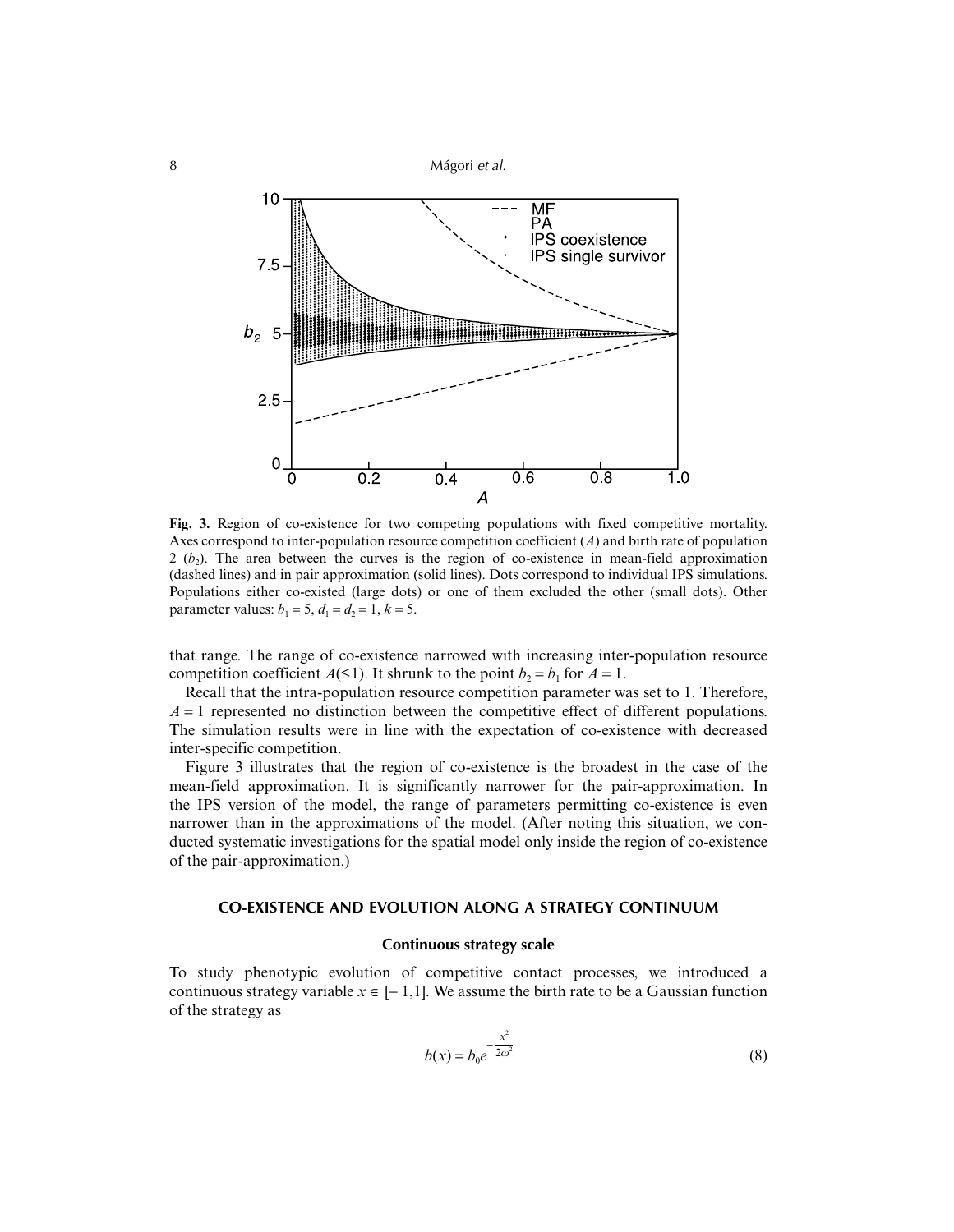where  $b_0$  is the maximal birth rate corresponding to the optimal phenotype  $x^* = 0$ . The standard deviation  $\omega$  characterizes the width of this optimum. Natural and competitive mortality rates (*d* and *k*, respectively) are independent of the strategy. The inter-population resource competitive coefficient  $A(x, y)$  is a Gaussian function of the strategy difference

$$
A(x, y) = e^{-\frac{(x - y)^2}{2\sigma^2}}
$$
\n(9)

It is maximal between individuals of identical phenotypes and decreases with increasing difference in phenotype. The width of this competition function is characterized by its standard deviation  $\sigma$ .

#### **Co-existence pattern**

Figure 4 presents the outcome of competition between two species in the spatial model (IPS), and in its approximations (mean-field and pair) at different levels of competitive mortality *k*. We verified the robustness of our results by performing simulations of different initial conditions. The results were identical in the case of an equal initial distribution of the populations, and an initial density ratio of 9 : 1.

The qualitative behaviour of the system is similar for the spatial model and for its two approximations. In particular, the outcome of competition between two populations of similar strategies is very generic. It is always the population with the strategy nearer to the value  $x^* = 0$  that wins in such a contest. This phenomenon implies that strategy 0 (corresponding to maximal birth rate) is an attractor in an evolutionary sense. Were the



**Fig. 4.** Pairwise competition with increasing rates of competitive mortality *k*. The three rows show the results for mean-field approximation (MF), pair approximation (PA) and IPS. The three possible outcomes are: victory by population 1 (white), victory by population 2 (black) and co-existence (grey). The scale at the bottom shows the critical competitive mortality rates  $k_c$  obtained from IPS, MF and PA. Other parameter values:  $b_0 = 10$ ,  $d_1 = d_2 = 1$ ,  $\sigma = 0.1$ ,  $\omega = 0.5$ .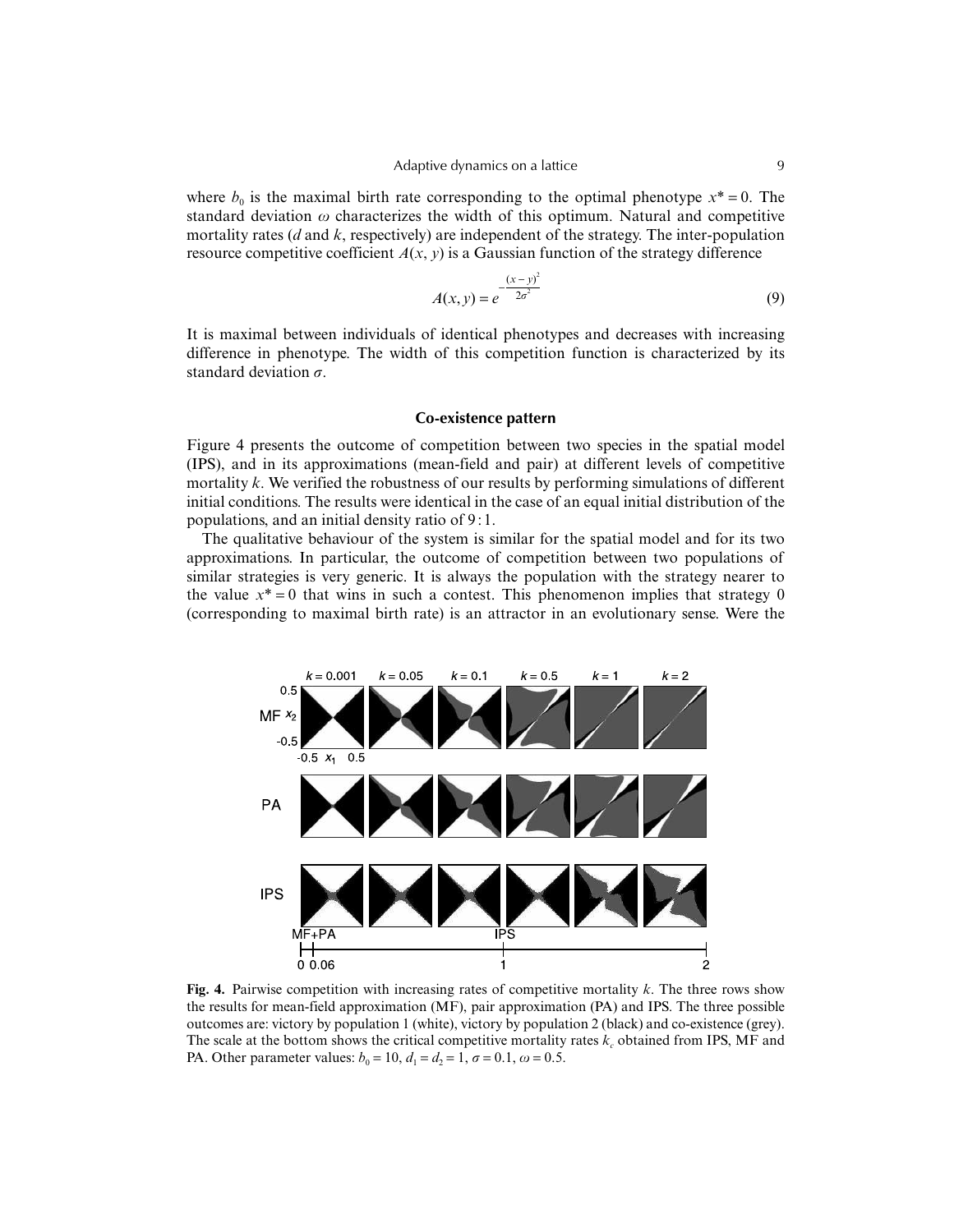strategy an evolving parameter, as we will show later, its evolution would converge to the strategy 0. Following the terminology of Geritz *et al.* (1997), we will refer to strategy 0 as a convergent stable strategy.

Another generic feature is that the region of co-existence widens considerably as the competitive mortality rate  $k$  increases. For low values of  $k$ , the singular strategy is an ESS, as no other strategy can survive against it. However, above a critical value  $k<sub>n</sub>$ , the singular strategy loses its evolutionary stability, while it remains convergence stable. As we increase *k* even further, more and more strategies are able to co-exist.

While the results of the IPS model and its approximations resemble each other, there are significant differences. In line with our findings in the previous section, the area of co-existence is much wider for the mean-field approximation than for the IPS simulation. The behaviour of the pair approximation is in between the other two model versions. The critical value of the parameter  $k$ , above which the singular strategy loses its evolutionary stability, is very similar for the mean-field and for the pair approximation:  $k_c \approx 0.06$ . In contrast, the value for the IPS model is  $k_c \approx 1.0$ .

Comparison of the IPS and the mean-field approximation demonstrates that limited dispersal reduces the range of co-existence. With limited dispersal, we need a much higher rate of competitive mortality for the co-existence of two given strategies. While pair approximation captures this effect partially, it utterly fails to predict the correct value of the threshold  $k_c$  of the spatial model.

# **The mean-field case**

The competition plots can be obtained analytically for the mean-field approximation using invasion analysis. We assume that the mutant is rare, as compared to the resident population. Then, the growth rate of the mutant strategy *y* against the resident strategy *x* is

$$
r_x(y) = b(y) - d - [b(y) + A(x, y)k] \frac{b(x) - d}{b(x) + k}
$$
 (10)

Note that the selection gradient

$$
D(x) = \frac{\partial r_x(y)}{\partial y}\Big|_{y=x}
$$
 (11)

always points towards the central strategy – that is,  $D(x) > 0$  for  $x < 0$  and  $D(x) < 0$  for  $x > 0$ . Therefore,  $x = 0$  is always a convergent stable singular strategy, and this is the only singular strategy of the model (cf. Geritz *et al.*, 1997, 1998).

The singular point is an ESS if, and only if, the growth rate has a maximum there (i.e. if the second derivative of the growth rate is negative):

$$
\frac{\partial^2 r_x(y)}{\partial y^2} = b''(y) - [b''(y) + \partial_{11} A(y, x)k] \frac{b_x - d}{b_x + k} < 0
$$
\n(12)

With the parameter values of Fig. 4, this condition leads to the critical value  $k_c = 0.0465116$ . Note the discrepancy with the simulation result  $k_c = 0.06$ . This is due to the fact that in the simulations, victory by a species was defined by the approximate condition that  $c_j < 0.01c_i$ .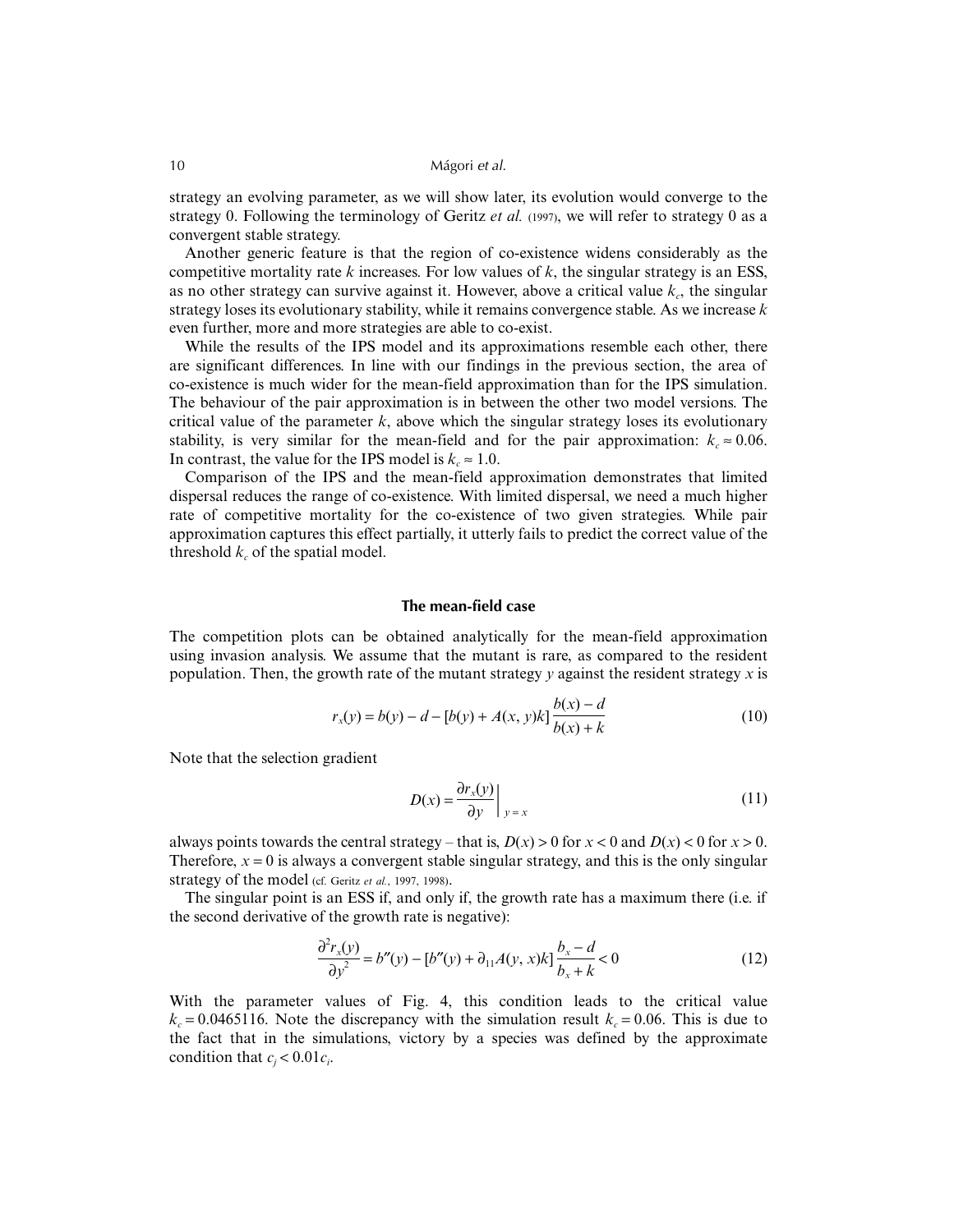#### Adaptive dynamics on a lattice 11

#### **Simulation of evolution**

In this section, we simulate the process of evolution explicitely via small mutation steps. Simulations start with a population of individuals of the same strategy value  $x_0$  filling up the whole lattice. Mutations may occur with probability  $\mu$  at each birth event. The strategy of the mutant individual is chosen randomly in the  $\varepsilon$  neighbourhood of the strategy of its ancestor. We observe the process of evolution until  $t = 10,000$ . Figure 5 presents three evolutionary trajectories corresponding to different competitive mortality rates.

In line with the convergence stability of the central strategy predicted earlier, there is directional selection towards this strategy for any value of *k*. If the central strategy is an ESS (i.e.  $k < k_c$ ), it is the final rest point of evolution. In contrast, if the central strategy is evolutionarily unstable (i.e.  $k > k_c$ ), it is an evolutionary branching point. In line with the predictions of the theory of Geritz *et al.* (1997, 1998), evolutionary branching occurs at any convergent stable but non-ESS singular strategy. After converging to this strategy, disruptive selection splits the population. Then the emerging sub-populations evolve away from each other. This prediction is clearly supported by our simulation result in Fig. 5.

This is the first published documentation of evolutionary branching in the IPS context.

#### **DISCUSSION**

Now we are able to answer the questions we posed in the Introduction:

1. Higher birth rate does not compensate for a lower intrinsic lifetime reproductive ratio, and there is no co-existence based on a competition–colonization trade-off in our model.



**Fig. 5.** Evolutionary trajectories in IPS simulations with increasing competitive mortality rates *k*. Density values are represented by different shades of black (dark represents high density). Parameter values:  $d = 1$ ,  $b_0 = 10$ ,  $x_0 = 0.2$ ,  $\sigma = 0.1$ ,  $\omega = 0.5$ ,  $\mu = 0.004$ ,  $\varepsilon = 0.01$ .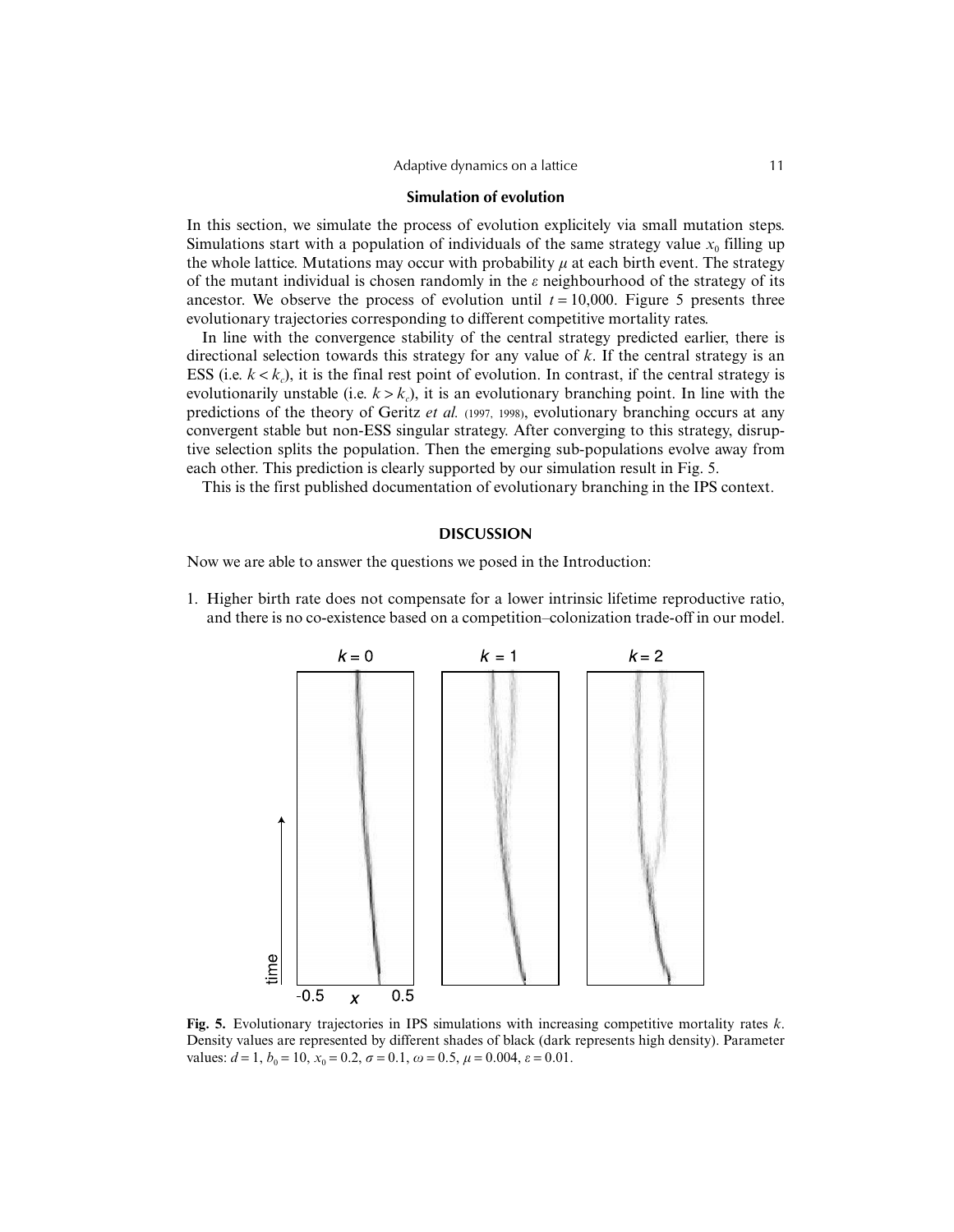- 2. Limited dispersal significantly decreases the possibility of co-existence induced by Lotka-Volterra competition.
- 3. Evolutionary branching is possible with limited dispersal, although in a reduced parameter range.

For the interpretation of our results, it is necessary to distinguish between local and global competition. While the properties of local competition are set by the stochastic transition rules of the IPS, competition on the global scale is an emergent property of a spatial model. Building the connection between the local and global levels is the main goal of spatial ecological modelling.

The model of Neuhauser (1992), which employs only site competition, is the minimal model of competition on a lattice. In this case, the result of local competition translates directly to the global outcome. The locally superior population wins. As there is no possibility for reduced competition at the local level, no co-existence is possible globally, either. We investigated two different modifications of this model to determine whether they alter the trivial situation. While the original model was susceptible to analytical study, we resorted to numerical simulations. In line with the conjecture of Neuhauser (1992), we found no new phenomenon introducing differences in birth rate with an equal intrinsic lifetime reproductive ratio between the populations. On the other hand, introducing resource competition on the local level resulted in the emergence of co-existence and evolutionary branching.

The first modification was motivated by the concept of ruderal strategies (Krebs, 2001, p. 201) and competition–colonization trade-offs (Bolker and Pacala, 1999; Bolker *et al.*, 2003). Bolker and Pacala (1999) studied the competition of spatial strategies differing in their dispersal distance in a community of perennial, clonal plants in a continuous, homogeneous individual-based point-process model. According to their results, a competitively inferior, globally dispersing invader can successfully compete with a competitively superior, locally dispersing resident, which matches the classical competition–colonization trade-off. As all processes disperse locally in our model, this scenario is not possible. In our model, the analogon of which is also investigated in Bolker and Pacala (1999), the population with the higher intrinsic lifetime reproductive ratio wins irrespective of its birth rate. At a fixed intrinsic lifetime reproductive ratio, the birth rate *b* cannot be increased without increasing the death rate *d* also. Thus, increased birth rate cannot counter low competitiveness.

Note that the irrelevance of birth rate increase is obvious in the mean-field approximation. In this context, the populations affect each other only through the fraction  $\rho = 1 - \Sigma n_j$  of empty sites. A population grows if its *b/d* ratio is larger than  $1/\rho$ . The population with the highest intrinsic lifetime reproductive ratio has the smallest equilibrium  $\rho$  value, so it can oust any other strategy (cf. Metz *et al.*, 1996).

Note that the general relation between the lifetime reproductive ratio and the growth rate depends strongly on the way density dependence is implemented in the model. They are equivalent when they are evaluated at the equilibrium density. However, in general, neither the comparison of the intrinsic growth rates nor the comparison of the intrinsic lifetime reproductive ratios (i.e. the quantities evaluated at zero density) predict the outcome of selection between two populations (Pásztor *et al.*, 1996). It is a peculiarity of the current model that the intrinsic lifetime reproductive ratio is a good predictor.

Our second modification of the model of Neuhauser (1992) was reduced competition between different populations. We introduced a new source of local mortality, described by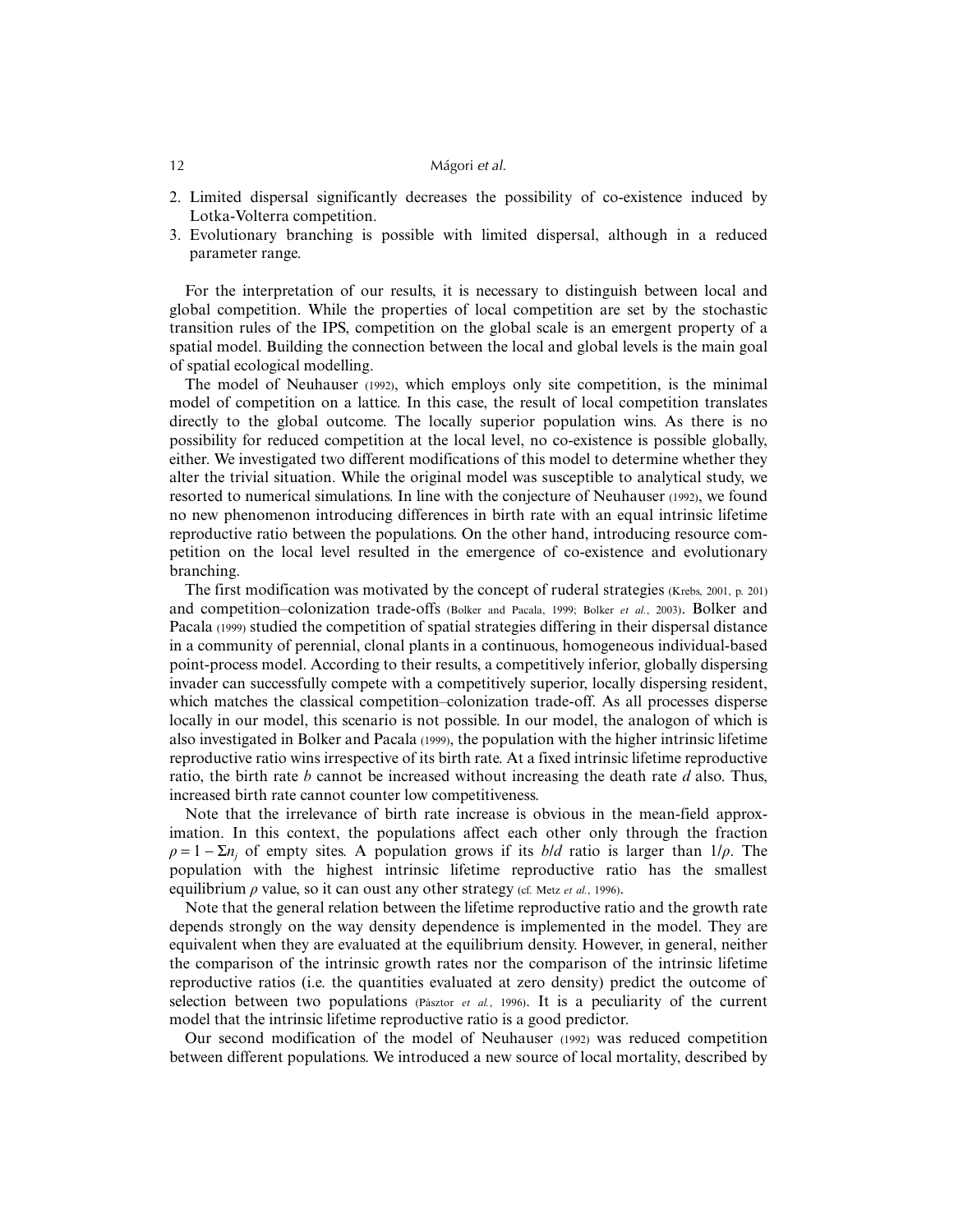#### Adaptive dynamics on a lattice 13

a Lotka-Volterra phenomenology and interpreted as resource competition. In this case, the mean-field approximation already predicts co-existence. Therefore, it is not surprising to see co-existence in the spatial simulations as well. However, the parameter range enabling co-existence was considerably narrower for the IPS model than for the mean-field approximation.

Earlier results suggested that spatial structure reduces the possibility of co-existence instead of enhancing it. Neuhauser and Pacala (1999) considered a slightly different but similar IPS version of the classical Lotka-Volterra competition model with interspecific competition. They assumed a high-density limit, when fecundity is much greater than mortality, and there are no empty spaces in the habitat. Mortality was density dependent, and replacement after death was proportional to the respective weighted local frequencies of the two species. They proved by analytical means that local competitive interactions and the discreteness of the individuals result in an increase of the parameter region leading to the extinction of one of the competitors, thus decreasing the region of co-existence. The competing species spatially segregate in the same parameter region. They could not prove, but conjectured, that the phenomenon of founder control is completely missing in the spatial model due to the discreteness of the neighbourhood. Bolker *et al.* (2003) summarized a vast body of data obtained from IPS models, moment equations for spatial-point processes, and metapopulation or patch models. They found in the broad range of these models that if interspecific competition is nearly as strong as intraspecific competition, the combination of local competition and the discreteness of the individuals reduces co-existence.

The case of increased inter-population competition also hampers co-existence (Durrett and Levin, 1997; Iwasa *et al.*, 1998). Increased inter-population competition leads to a disadvantage of the locally rare type. In the context of mean-field approximation, this results in dependency on the inital conditions – that is, the initially rare type will disappear. In the spatial case, rare disadvantage leads to an almost complete spatial segregation of the different types into distinct spatial domains. The movement of the domain wall eventuates in the unavoidable extinction of one of the two types. That is, co-existence is not possible either in the mean-field approximation or in the IPS model with increased inter-population competition. Gandhi *et al.* (1998) provides a similar case of complete spatial segregation. However, in this model, the two populations were equivalent and if their initial densities were equal, the loss of one of the populations required domain wall diffusion. While competitive exclusion was also inevitable here, it became extremely slow in this structurally unstable case.

In contrast to these investigations, our model exhibits an advantage of the locally rare type, since it is advantageous to live in the neighbourhood of a different individual. Consequently, there is a tendency for intra-population segregation, and thus mixing of the populations. On the other hand, local reproduction and a limited capability for spreading creates continuous intra-population aggregation. As a result of these conflicting tendencies, the populations segregate partially. The partial spatial segregation of the populations, demonstrated in Fig. 6, might suggest reduced inter-population competition favouring co-existence in the spatial model in contrast with the non-spatial mean-field approximation.

Generically, reduced inter-population competition leads to co-existence, because it implements a regulating feedback that stabilizes the co-existence. If inter-population competition is weaker than intra-population competition, then an increase (decrease) in size of either population results in a decrease (increase) in the growth rate of the same population. In our model, the partial spatial segregation of the populations weakens this stabilizing effect. The partial segregation does not exclude, but reduces the possibility of,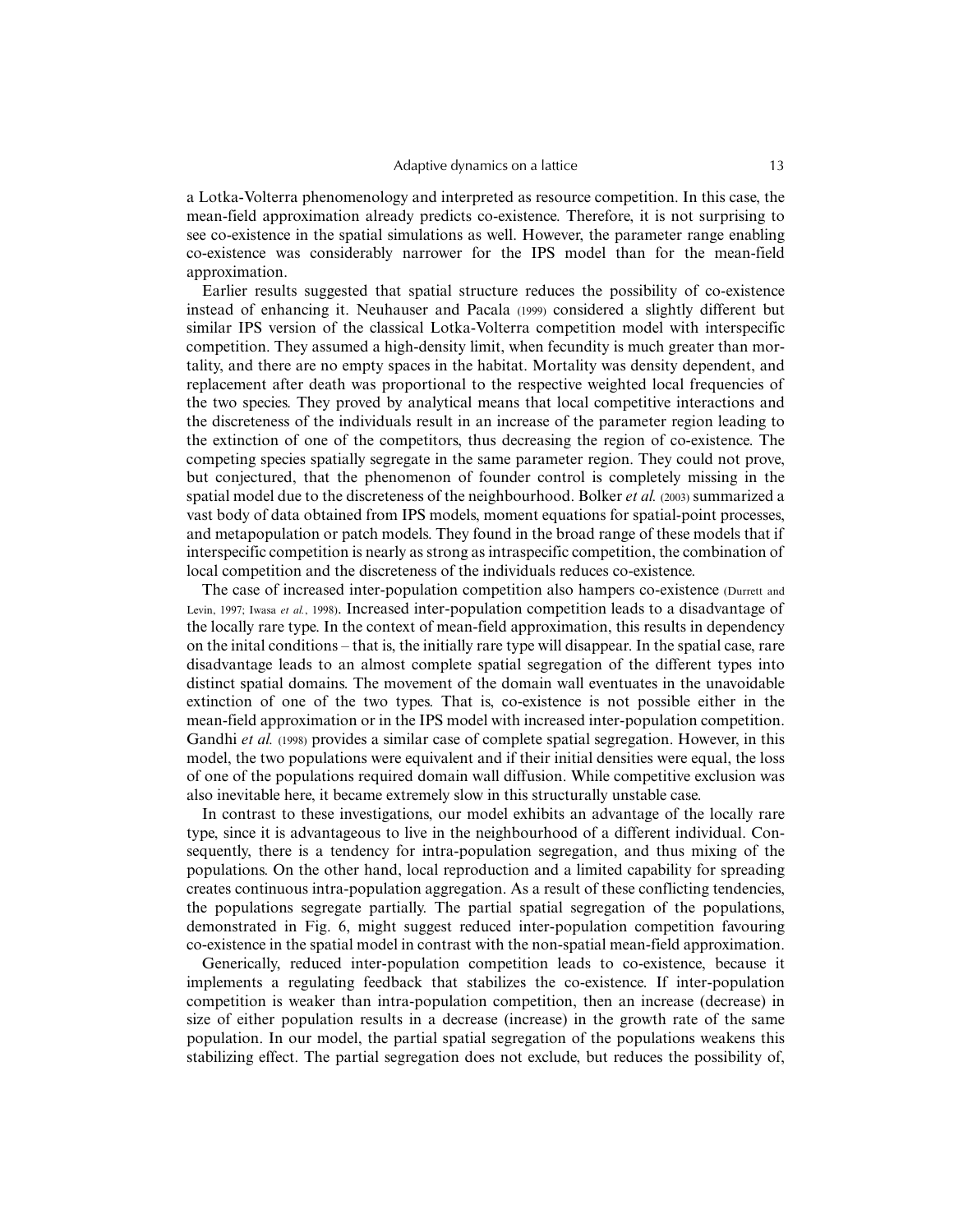

**Fig. 6.** Snapshots ( $20 \times 20$ ) of the lattice after relaxation at different competitive mortality rates *k*. Cells can be empty (white) or occupied by individuals of population 1 (black) or population 2 (grey). Parameter values:  $b_0 = 200$ ,  $d_1 = d_2 = 1$ ,  $x_1 = 0.1$ ,  $x_2 = -0.1$ .

co-existence, similar to the results of Neuhauser and Pacala (1999) and Bolker *et al.* (2003). According to our results, although evolutionary branching is possible, the reduced possibility of co-existence restricts the possibility of evolutionary branching. (We are preparing papers on the relation between population regulation, generic co-existence and limiting similarity.)

Note that the reduced co-existence due to dispersal limitation contradicts the intuitive picture, that the deceleration of competitive exclusion due to limited dispersal would enhance diversity (Huston, 1979).

Generally, the pair approximation exhibits an intermediate behaviour between IPS and mean-field approximation. In the pair approximation, the non-random distribution of the populations relative to each other is measured by pair frequencies. However, pair approximation neglects the higher-order correlations involving more than two individuals. Accordingly, pair approximation provides a co-existence pattern intermediate between those of IPS and the mean-field approximation. The pair approximation provides a good qualitative prediction with respect to the decreased range of co-existence, as it already takes into account segregation. Nevertheless, we stress that the quantitative prediction of the pair approximation is very poor. In particular, it fails completely to predict the difference between the IPS and the mean-field approximation with respect to the branching threshold. This is partly because this difference is connected to segregation and clustering, which create large-scale structures pair approximation is unable to take into account.

The applicability of pair approximation is well accepted for a single population. It predicts the equilibrium density quite well away from the extinction threshold. However, the extinction itself corresponds to a 'second-order phase transition' with large fluctuations and long correlations (Marro and Dickman, 1999; Hinrichsen, 2000; B. Oborny, G. Meszéna and G. Szabó, in prep.). Emergence of the large-scale structure destroys the qualitative predictions of the pair approximation. For instance, the extinction threshold for a single contact process is  $\lambda_c = 1$ for the mean-field approximation,  $\lambda_c = 4/3$  for the pair approximation and  $\lambda_c = 1.6488$  for the IPS with  $d = 2$ . A similar failure of the pair approximation to predict co-existence (= extinction) boundaries is not surprising. The even worse performance of pair approximation in an adaptive dynamical context might be related to the fact that the fitness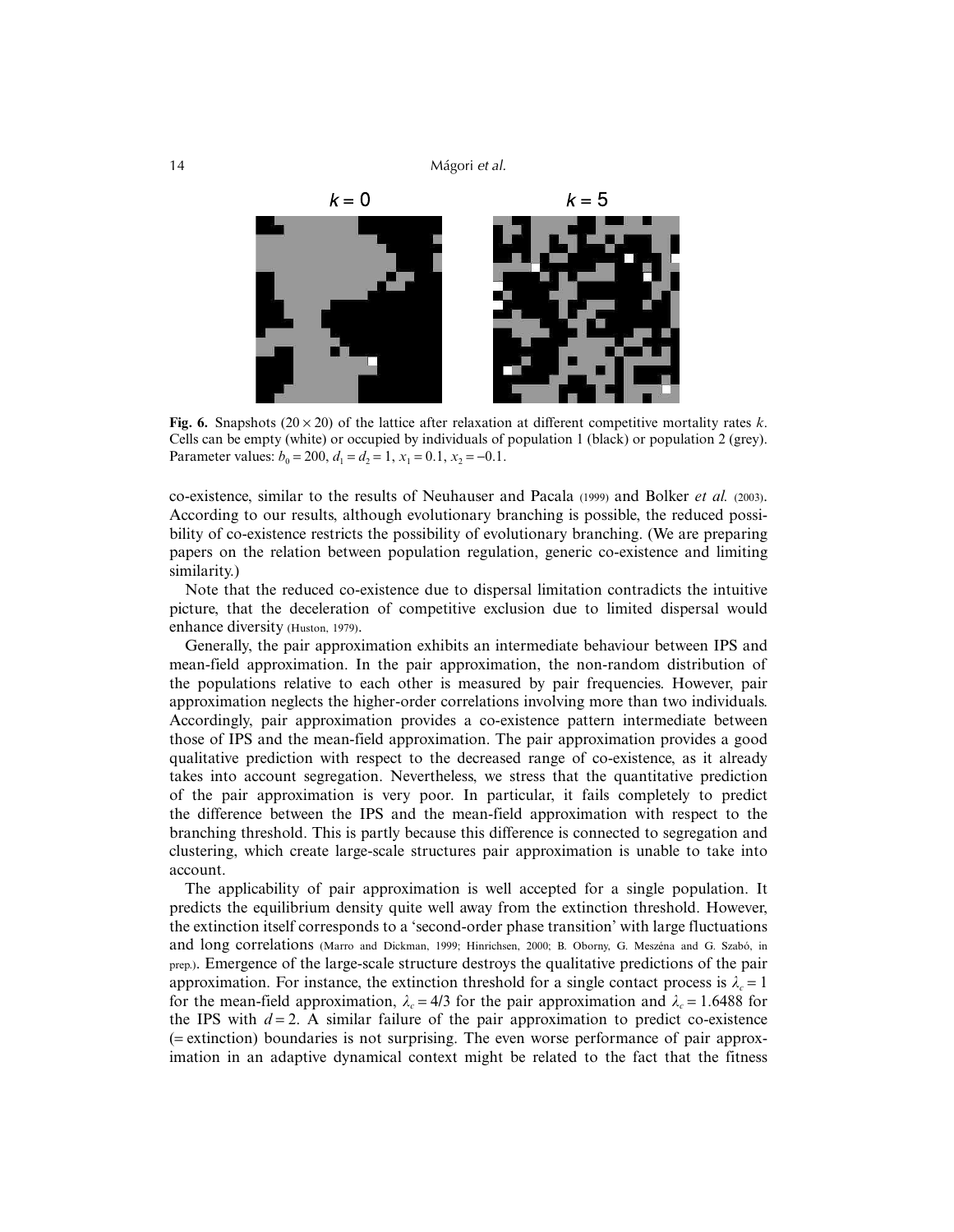differences are small at a higher order in the vicinity of a singular point. This is especially so at parameter values corresponding to the transition between ESS and non-ESS.

Note that several studies of the evolutionary and ecological dynamics on a lattice have used pair approximation as a primary tool (Altmann, 1995; Keeling, 1997; Boots and Sasaki, 1999) and used numerical experiments mainly for illustrative purposes. The poor performance of the pair approximation in our simple model caution us not to take such results for granted, without verifying them first using numerical methods.

While spatiality and limited dispersal decrease the possibility of co-existence in a homogeneous space, spatial *inhomogeneity* enhances co-existence. Inhomogeneity implements a kind of niche segregation with a regulating feedback, stabilizing co-existence and enabling evolutionary branching (Czárán, 1989; Meszéna *et al.*, 1997; Day, 2000; Cheptou and Mathias, 2001; Mathias *et al.*, 2001; Mizera and Meszéna, 2003).

The present study successfully applied the adaptive dynamical methodology in an IPS model and is the first demonstration of evolutionary branching in such a context. All previous models of adaptive dynamics in a spatial context relied on the separation of timescales of spreading and evolution. This was in accordance with the general concept of invasion fitness (Metz *et al.*, 1992). Several models have investigated adaptive evolution in the context of numerous patches with migration (Brown and Pavlovic, 1992; Meszéna *et al.*, 1997; Kisdi and Geritz, 1999; Day, 2000; Geritz and Kisdi, 2000; Mathias *et al.*, 2001; Kisdi, 2002; Mathias and Kisdi, 2002). In such cases, time-scale separation is ensured by the fast spread of the mutants in comparison with their growth rate. Then, the spatial distribution of the mutant equilibrates while it is still rare in every patch. The fate of the mutant is determined by its overall growth rate after this equilibration. The situation is similar with a limited range of a continuous environmental gradient (Mizera and Meszéna, 2003; Doebeli and Dieckmann, 2003).

In metapopulations, an infinite number of patches is considered. Since all patches can be reached on the same time-scale, spreading can still be fast enough for the above assumption to hold. While Gyllenberg and Metz (2001) and Metz and Gyllenberg (2001) introduced an effective method of calculating the mutant fitness in this context, Gyllenberg *et al.* (2002), Parvinen (2002) and Parvinen *et al.* (2003) presented applications. The dispersion models of Mathias *et al.* (2001) and Mathias and Kisdi (2002) adopt the same assumption.

For an infinite number of patches/sites with limited dispersal – that is, reproduction to neighbouring sites only – the time-scale of spreading is infinite. Then, the time-scale separation between the spread and the growth of the mutant population cannot be assumed. Ferriere and Le Galliard (2001) and Le Galliard *et al.* (2003) investigated adaptive dynamics on a random graph. In this case, the success of the pair approximation alleviates the lack of time-scale separation. As pair approximation performs extremely well on a random graph lattice, the finite time-scale of the relaxation of the pair frequencies substitutes for fast spatial relaxation.

As we have seen, pair approximation is far from exact on a square lattice. Moreover, it is known that even higher-order approximations fail to predict the behaviour of a contact process (Marro and Dickman, 1999). Consequently, we must conclude that the usual concept of invasion fitness of a rare mutant fails in the context of IPS models. Invasion is determined by the spatial spread of a locally abundant mutant. This is fundamentally different from the invasion of a rare mutant, which is spatially equilibrated already. Fortunately, the applicability of adaptive dynamical concepts and methodology depends only on the existence of *any* type of invasion criterion, which is smooth in the resident and mutant strategies.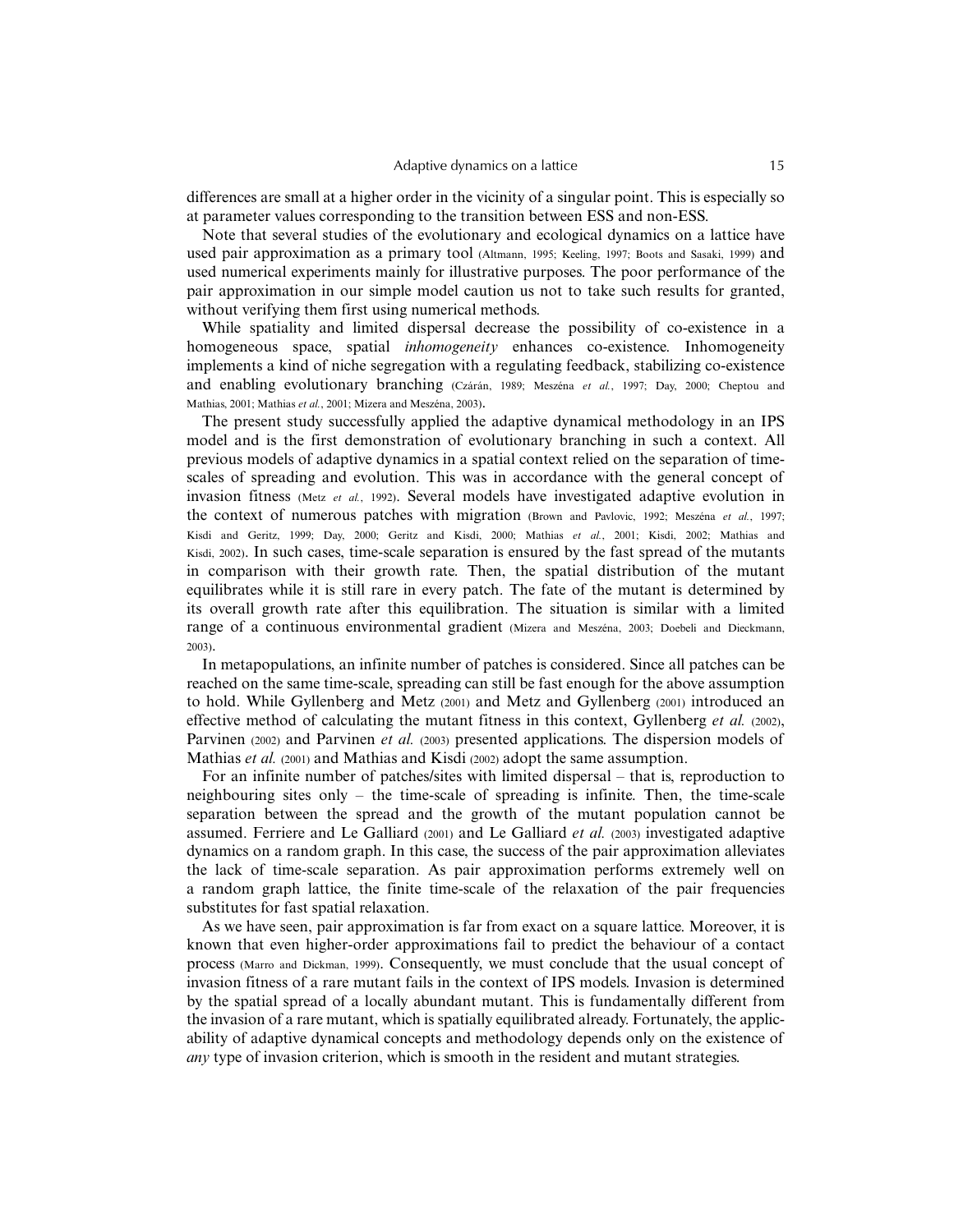Note that the essentially different nature of spatially infinite population models with limited dispersal manifests already in the dynamics of a single population (Marro and Dickman, 1999; Hinrichsen, 2000; Szabó *et al.*, 2002; B. Oborny *et al.*, in prep.). Metz *et al.* (2000) discuss the connection between spatial invasion and local growth rate for populations without an Allee effect.

Despite these substantial differences, our numerical study demonstrated that techniques of adaptive dynamics are applicable and useful for interacting particle systems. As a successful test, we presented the first evolutionary branching on a lattice. We created a minimal spatial model allowing for co-existence and evolutionary branching. Although, in accordance with earlier results, limited dispersal hampers co-existence and evolutionary branching, evolutionary branching is possible.

#### **ACKNOWLEDGEMENTS**

We thank György Szabó, Beáta Oborny, J.A.J. Metz and Éva Rácz for discussions. We also thank Stephen Ellner and an anonymous referee for their constructive suggestions on an earlier version of the manuscript. This work was financed by grants OTKA T033097, T29789 and NWO 048.011.039.

#### **REFERENCES**

- Abrams, P., Matsuda, H. and Harada, Y. 1993. Evolutionarily stable fitness maxima and unstable fitness minima in continuous trait values. *Evol. Ecol.*, **7**: 465–487.
- Altmann, M. 1995. Susceptible-infected-removed epidemic models with dynamic partnerships. *J. Math. Biol.*, **33**: 661–675.
- Axelrod, R. 1987. The evolution of strategies in the Iterated Prisoner's Dilemma. In *Genetic Algorithms and Simulated Annealing* (L. Davis, ed.), pp. 32–41. Los Altos, CA: Morgan Kaufmann.
- Bolker, B. and Pacala, S. 1999. Spatial moment equations for plant competition: understanding spatial strategies and the advantages of short dispersal. *Am. Nat.*, **153**: 575–602.
- Bolker, B., Pacala, S. and Neuhauser, C. 2003. Spatial dynamics in model plant communities: what do we really know? *Am. Nat.*, **162**: 135–148.
- Boots, M. and Sasaki, A. 1999. 'Small worlds' and the evolution of virulence: infection occurs locally and at a distance. *Proc. R. Soc. Lond. B*, **266**: 1933–1938.
- Boots, M., Hudson, P. and Sasaki, A. 2004. Large shifts in pathogen virulence relate to host population structure. *Science*, **303**: 842–844.
- Brown, J. and Pavlovic, N. 1992. Evolution in heterogeneous environments: effects of migration on habitat specialization. *Evol. Ecol.*, **6**: 360–382.
- Brown, J. and Vincent, T. 1987. Coevolution as an evolutionary game. *Evolution*, **41**: 66–79.
- Cheptou, P. and Mathias, A. 2001. Can varying inbreeding depression select for intermediary selfing rates? *Am. Nat.*, **157**: 361–373.
- Christiansen, F. 1988. Frequency dependence and competition. *Phil. Trans. R. Soc. Lond. B*, **319**: 587–600.
- Christiansen, F. 1991. On conditions for evolutionary stability for a continuously varying character. *Am. Nat.*, **155**: 37–50.
- Czárán, T. 1989. Coexistence of competing populations along an environmental gradient: a simulation study. *Coenoses*, **4**: 113–120.
- Czárán, T. 1998. *Spatiotemporal Models of Population and Community Dynamics*. London: Chapman & Hall.
- Day, T. 2000. Competition and the effect of spatial resource heterogeneity on evolutionary diversification. *Am. Nat.*, **155**: 790–803.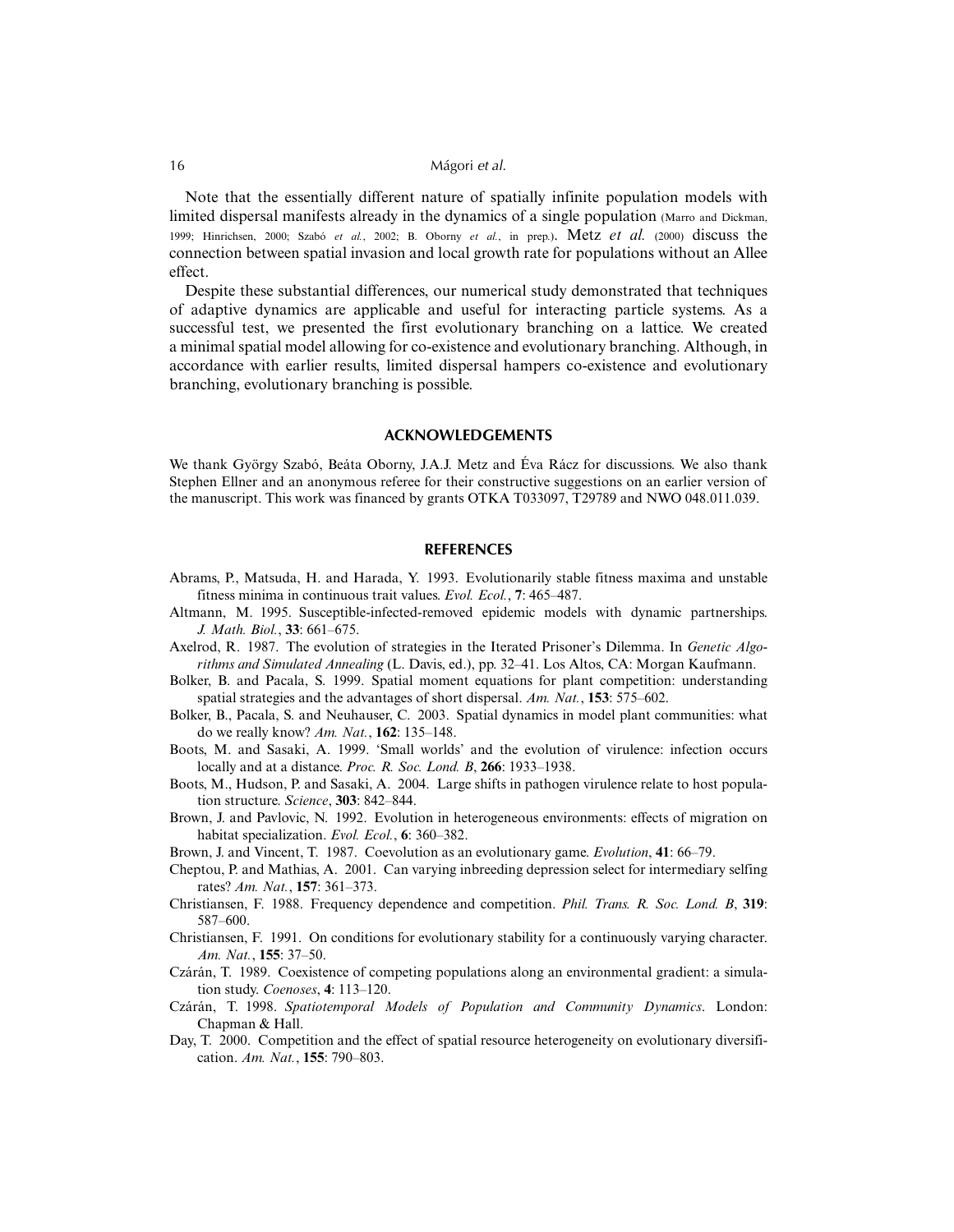- Dieckmann, U. and Doebeli, M. 1999. On the origin of species by sympatric speciation. *Nature*, **400**: 354–357.
- Dieckmann, U. and Law, R. 1996. The dynamical theory of coevolution: a derivation from stochastic ecological processes. *J. Math. Biol.*, **34**: 579–612.
- Dieckmann, U., Metz, J., Doebeli, M. and Tautz, D. 2004. *Adaptive Speciation*. Cambridge: Cambridge University Press.
- Doebeli, M. and Dieckmann, U. 2003. Speciation along an environmental gradient. *Nature*, **421**: 259–264.
- Durrett, R. and Levin, S. 1997. Allelopathy in spatially distributed populations. *J. Theor. Biol.*, **185**: 165–171.
- Eshel, I. 1983. Evolutionary and continuous stability. *J. Theor. Biol.*, **103**: 99–111.
- Ferriere, R. and Le Galliard, J. 2001. Invasion fitness and adaptive dynamics in spatial population models. In *Dispersal* (J. Clobert, A. Dhondt, E. Danchin and J. Nichols, eds.), pp. 57–79. Oxford: Oxford University Press.
- Gandhi, A., Levin, S. and Orszag, S. 1998. Critical slowing down in time-to-extinction: an example of critical phenomena in ecology. *J. Theor. Biol.*, **192**: 363–376.
- Geritz, S. and Kisdi, É. 2000. Adaptive dynamics in diploid, sexual populations and the evolution of reproductive isolation. *Proc. R. Soc. Lond. B*, **267**: 1671–1678.
- Geritz, S., Metz, J., Kisdi, É. and Meszéna, G. 1997. The dynamics of adaptation and evolutionary branching. *Phys. Rev. Lett.*, **78**: 2024–2027.
- Geritz, S., Kisdi, É., Meszéna, G. and Metz, J. 1998. Evolutionary singular strategies and the adaptive growth and branching of evolutionary trees. *Evol. Ecol.*, **12**: 35–57.
- Gyllenberg, M. and Metz, J. 2001. On fitness in structured metapopulations. *J. Math. Biol.*, **43**: 545–560.
- Gyllenberg, M., Parvinen, K. and Dieckmann, U. 2002. Evolutionary suicide and evolution of dispersal in structured metapopulations. *J. Math. Biol.*, **45**: 79–105.
- Harada, Y. 1999. Short- vs. long-range disperser: the evolutionarily stable allocation in a lattice-structured habitat. *J. Theor. Biol.*, **201**: 171–187.
- Harris, T. 1974. Contact interactions on a lattice. *Ann. Probability*, **2**: 969–988.
- Hinrichsen, H. 2000. Non-equilibrium critical phenomena and phase transition into absorbing states. *Adv. Physics*, **49**: 815–958.
- Huston, M. 1979. A general hypothesis of species diversity. *Am. Nat.*, **113**: 81–101.
- Iwasa, Y., Nakamaru, M. and Levin, S. 1998. Allelopathy of bacteria in a lattice population: competition between colicin-sensitive and colicin-producing strains. *Evol. Ecol.*, **12**: 785–802.
- Keeling, M. 1997. Modelling the persistence of measles. *Trends Microbiol.*, **5**: 513–518.
- Kisdi, É. 2002. Dispersal: risk spreading versus local adaptation. *Am. Nat.*, **159**: 579–596.
- Kisdi, É. and Geritz, S. 1999. Adaptive dynamics in allele space: evolution of genetic polymorphism by small mutations in a heterogeneous environment. *Evolution*, **53**: 993–1008.
- Krebs, C.J. 2001. *Ecology*, 5th edn. San Francisco, CA: Benjamin Cummings.
- Law, R., Murrell, D. and Dieckmann, U. 2003. Population growth in space and time: spatial logistic equations. *Ecology*, **84**: 252–262.
- Le Galliard, J., Ferriere, R. and Dieckmann, U. 2003. The adaptive dynamics of altruism in spatially heterogeneous populations. *Evolution*, **57**: 1–17.
- Mágori, K., Oborny, B., Dieckmann, U. and Meszéna, G. 2003. Cooperation and competition in heterogeneous environments: the evolution of resource sharing in clonal plants. *Evol. Ecol. Res.*, **5**: 787–817.
- Marro, J. and Dickman, R. 1999. *Non-equilibrium Phase Transitions in Lattice Models*. Cambridge: Cambridge University Press.
- Mathias, A. and Kisdi, É. 2002. Adaptive diversification of germination strategies. *Proc. R. Soc. Lond. B*, **269**: 151–156.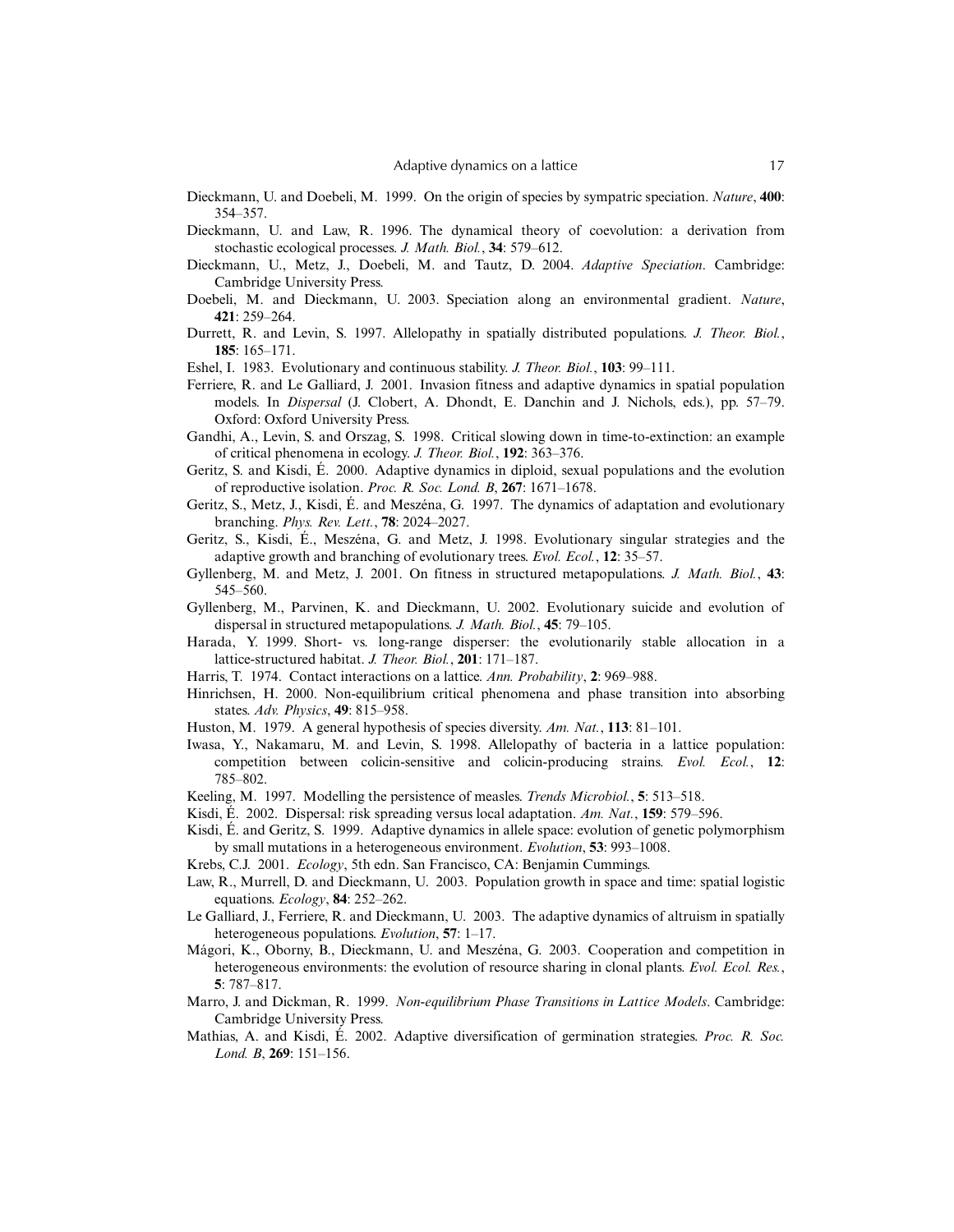- Mathias, A., Kisdi, É. and Olivieri, I. 2001. Divergent evolution of dispersal in a heterogeneous landscape. *Evolution*, **55**: 246–259.
- Meszéna, G., Czibula, I. and Geritz, S. 1997. Adaptive dynamics in a 2-patch environment: a toy model for allopatric and parapatric speciation. *J. Biol. Syst.*, **5**: 265–284.
- Metz, J. and Gyllenberg, M. 2001. How should we define fitness in structured metapopulation models? Including an application to the calculation of evolutionarily stable dispersal strategies. *Proc. R. Soc. Lond. B*, **268**: 499–508.
- Metz, J., Nisbet, R. and Geritz, S. 1992. How should we define 'fitness' for general ecological scenarios? *Trends Ecol. Evol.*, **7**: 198–202
- Metz, J., Geritz, S., Meszéna, G., Jacobs, F. and van Heerwaarden, J. 1996. Adaptive dynamics, a geometrical study of the consquences of nearly faithful reproduction. In *Stochastic and Spatial Structures of Dynamical Systems* (S.J. van Strien and S.M.V. Runel, eds.), pp. 183–231. Amsterdam: North-Holland.
- Metz, J., Mollison, D. and van den Bosch, F. 2000. The dynamics of invasion waves. In *The Geometry of Ecological Interactions: Simplifying Spatial Complexity* (U. Dieckmann, R. Law and J.A.J. Metz, eds.), pp. 482–513. Cambridge: Cambridge University Press.
- Mizera, F. and Meszéna, G. 2003. Spatial niche packing, character displacement and adaptive speciation along an environmental gradient. *Evol. Ecol. Res.*, **5**: 363–382.
- Neuhauser, C. 1992. Ergodic theorems for the multitype contact process. *Prob. Theory. Rel. Fields*, **91**: 467–506.
- Neuhauser, C. and Pacala, S. 1999. An explicitely spatial version of the Lotka-Volterra model with interspecific competition. *Ann. Appl. Prob.*, **9**: 1226–1259.
- Nowak, M., May, R. and Sigmund, K. 1995. The arithmetics of mutual help. *Sci. Am.*, **272**: 76–81.
- Parvinen, K. 2002. Evolutionary branching of dispersal strategies in structured metapopulations. *J. Math. Biol.*, **45**: 106–124.
- Parvinen, K., Dieckmann, U., Gyllenberg, M. and Metz, J. 2003. Evolution of dispersal in metapopulations with local density dependence and demographic stochasticity. *J. Evol. Biol.*, **16**: 143–153.
- Pásztor, E., Meszéna, G. and Kisdi, É. 1996. *R*<sub>0</sub> or *r*: a matter of taste? *J. Evol. Biol.*, 9: 511–518.
- Spitzer, F.L. 1974. Recurrent random walk of an infinite particle system. *Trans. AMS*, **198**: 191–199.
- Szabó, G., Gergely, H. and Oborny, B. 2002. Generalized contact process on random environments. *Phys. Rev. E*, **65**(066111): 1–6.
- Taylor, P. 1989. Evolutionary stability in one-parameter models under weak selection. *Theor. Pop. Biol.*, **36**: 125–143.

# **APPENDIX**

We need rate values  $\Phi$  and  $\Psi$  for all possible  $ij \rightarrow i'j'$  transitions in order to calculate pair-density derivatives. These can be derived from the rules of cellular automaton in a straightforward way.

Pair transitions may occur due to within-pair events (i.e. which do not depend on sites outside the pair) and neighbourhood-dependent events. To calculate the overall rate of a within-pair event, we multiply the appropriate rate by the pair density. To evaluate the overall rate of a neighbourhooddependent event, we need triplet densities  $T_{ijk}$ . These are defined as the probability of a certain configuration of three adjacent sites being in states *i*, *j* and *k*. Four triplet configurations (see below) appear in the calculations.

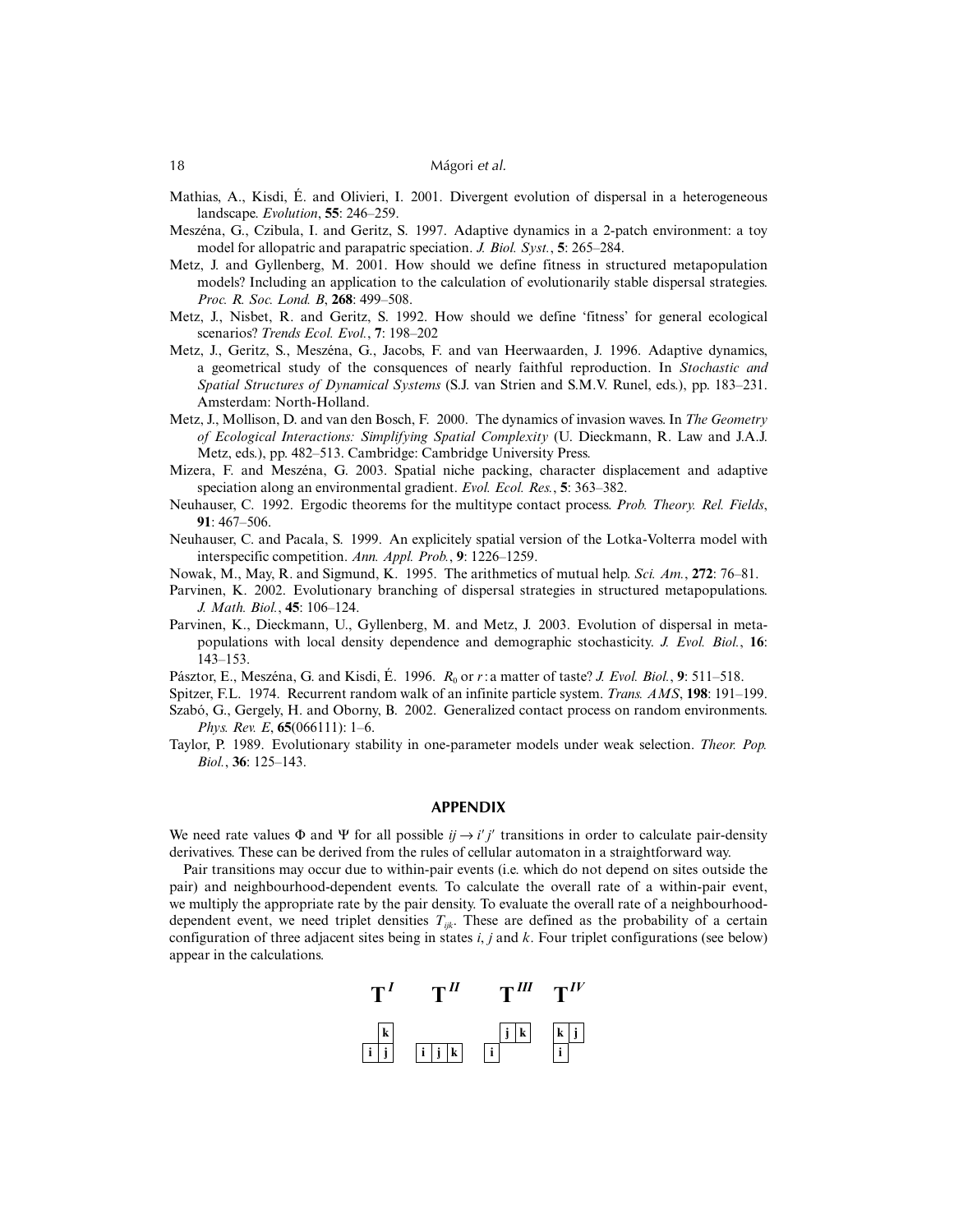Configurations I and II are relevant for the dynamics of adjacent pair densities, while III and IV are used for the dynamics of diagonal pair densities.

Triplet densities are calculated from pair densities using the so-called symmetric power-2 moment closure suggested by Law *et al.* (2003). This closure uses the three pair configuration densities, and all three edges are weighted equally. Neighbour pair densities are denoted by  $p_{ij}^a$  or  $p_{ij}^d$ . Densities of pair configurations outside the Moore-neighbourhood are calculated by mean-field assumption:

$$
T_{ijk}^{I} = \frac{1}{2} \left( \frac{p_{ij}^{a} p_{jk}^{a}}{p_j} + \frac{p_{jk}^{a} p_{ik}^{d}}{p_k} + \frac{p_{ij}^{a} p_{ik}^{d}}{p_i} - p_i p_j p_k \right)
$$
  
\n
$$
T_{ijk}^{II} = \frac{1}{2} \left( \frac{P_{ij}^{a} p_{jk}^{a}}{p_j} + p_{jk}^{a} p_i + p_{ij}^{a} p_k - p_i p_j p_k \right)
$$
  
\n
$$
T_{ijk}^{III} = \frac{1}{2} \left( \frac{p_{ij}^{d} p_{jk}^{a}}{p_j} + p_{jk}^{a} p_i + p_{ij}^{d} p_k - p_i p_j p_k \right)
$$
  
\n
$$
T_{ijk}^{IV} = \frac{1}{2} \left( \frac{p_{ij}^{d} p_{jk}^{a}}{p_j} + \frac{p_{jk}^{a} p_{ik}^{a}}{p_k} + \frac{p_{ij}^{d} p_{ik}^{a}}{p_i} - p_i p_j p_k \right)
$$

Having  $p_{ij}$  and  $T_{ijk}$ , one can calculate all  $\Phi$  and  $\Psi$  values from event rates. Table A1 and Table A2 contain all  $\Phi$  and  $\Psi$  values, respectively. As an example, consider the 11  $\to$  01 transition.  $\Phi_{11\to 01}$  is a sum of four terms. The first term expresses decay probability due to natural mortality. The second term stands for competitive mortality due to intra-specific competition with site *j*. The third and fourth terms stand for intra-specific and inter-specific competitive mortality caused by other neighbouring sites.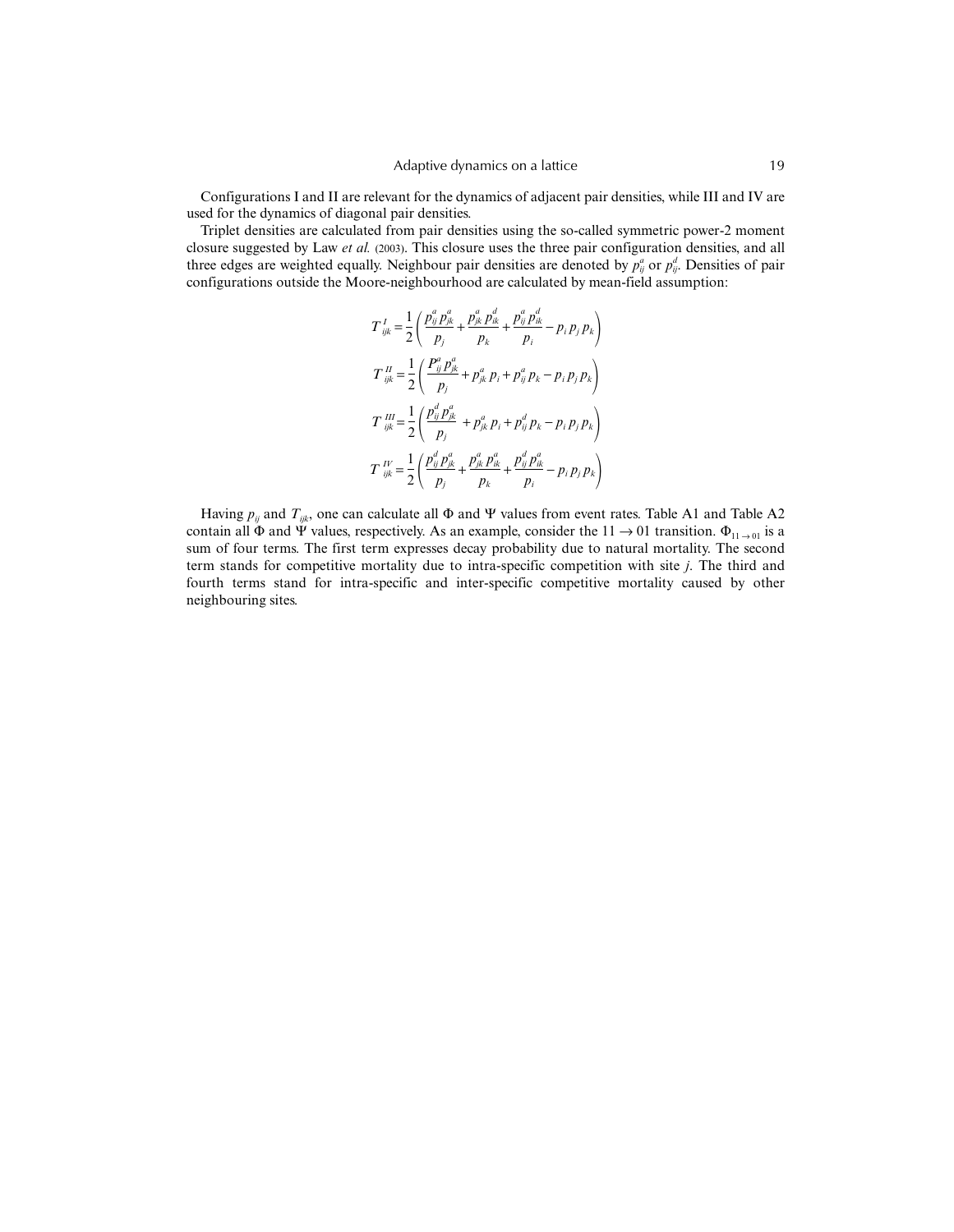**Table A1.** Transition rates for adjacent pairs.  $i, j \in \{0, 1, 2\}$ , denoting empty, occupied by species 1 and species 2 sites, respectively

| $ij \rightarrow i'j'$ | $\Phi_{ij} \rightarrow i'j'$                                                                          |
|-----------------------|-------------------------------------------------------------------------------------------------------|
| $00 \rightarrow 01$   | $(2T_{001}^I + T_{001}^H)\frac{b_1}{4}$                                                               |
| $00 \rightarrow 02$   | $(2T_{002}^I + T_{002}^H)\frac{D_2}{4}$                                                               |
| $00 \rightarrow 10$   | $\Phi$ <sub>00</sub> $\rightarrow$ 01                                                                 |
| $00 \rightarrow 20$   | $\Phi$ <sub>00</sub> $\rightarrow$ 02                                                                 |
| $01 \rightarrow 00$   | $p_{01}^a d_1 + (2T_{011}^I + T_{011}^H)k + (2T_{012}^I + T_{012}^H)kA_{12}$                          |
| $01 \rightarrow 11$   | $p_{01}^a \frac{b_1}{4} + (2 T_{101}^I + T_{101}^H) \frac{b_1}{4}$                                    |
| $01 \rightarrow 21$   | $(2T_{201}^{\text{I}}+T_{201}^{\text{II}})\frac{b_2}{4}$                                              |
| $02 \rightarrow 00$   | $p_{02}^a d_2 + (2T_{021}^I + T_{021}^H) k A_{12} + (2T_{022}^I + T_{022}^H) k$                       |
| $02 \rightarrow 12$   | $(2T_{102}^I + T_{102}^H) \frac{b_1}{4}$                                                              |
| $02 \rightarrow 22$   | $p_{02}^a \frac{b_2}{4} + (2 T_{202}^I + T_{202}^H) \frac{b_2}{4}$                                    |
| $10 \rightarrow 00$   | $\Phi$ <sub>01</sub> $\rightarrow$ 00                                                                 |
| $10 \rightarrow 11$   | $\Phi_{01 \rightarrow 11}$                                                                            |
| $10 \rightarrow 12$   | $\Phi_{01}$ $\ldots$                                                                                  |
| $11 \rightarrow 01$   | $p_{11}^a d_1 + p_{11}^a k + (2T_{111}^I + T_{111}^H)k + (2T_{211}^I + T_{211}^H)kA_{12}$             |
| $11 \rightarrow 10$   | $\Phi_{11\rightarrow 01}$                                                                             |
| $12 \rightarrow 10$   | $p_{12}^a d_2 + p_{12}^a k A_{12} + (2 T_{121}^I + T_{121}^I) k A_{12} + (2 T_{122}^I + T_{122}^I) k$ |
| $12 \rightarrow 02$   | $p_{12}^a d_1 + p_{12}^a k A_{12} + (2T_{112}^I + T_{112}^I) k + (2T_{122}^I + T_{122}^I) k A_{12}$   |
| $20 \rightarrow 00$   | $\Phi_{02\rightarrow 00}$                                                                             |
| $20 \rightarrow 21$   | $\Phi_{02 \rightarrow 12}$                                                                            |
| $20 \rightarrow 22$   | $\Phi_{02\rightarrow 22}$                                                                             |
| $21 \rightarrow 01$   | $\Phi_{12\rightarrow 10}$                                                                             |
| $21 \rightarrow 02$   | $\Phi_{12\rightarrow 02}$                                                                             |
| $22 \rightarrow 02$   | $p_{22}^a d_2 + p_{22}^a k + (2T_{221}^I + T_{221}^H) k A_{12} + (2T_{222}^I + T_{222}^H) k$          |
| $22 \rightarrow 20$   | $\Phi_{22\rightarrow 02}$                                                                             |